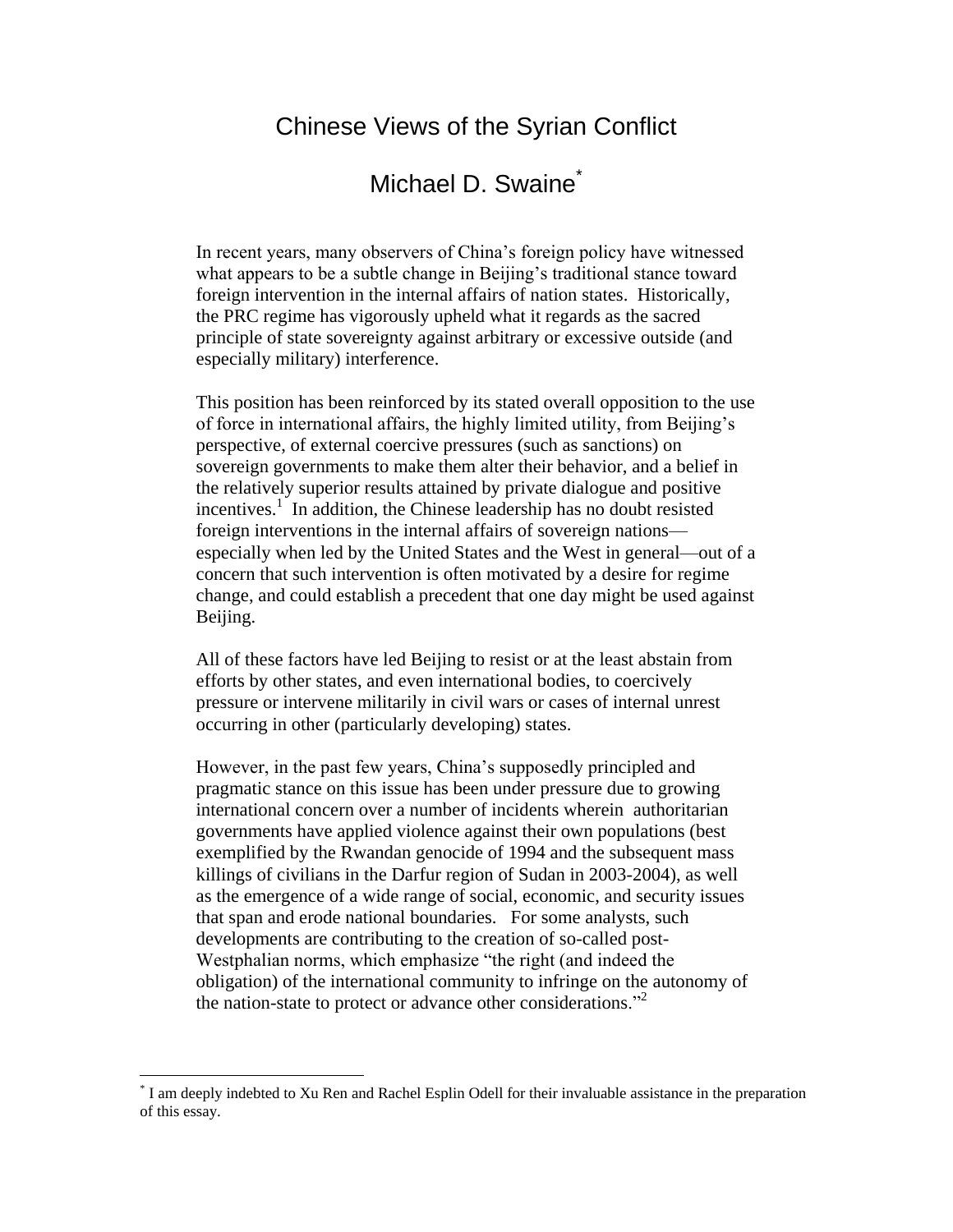The most notable example of such an effort in the area of humanitarian intervention is reflected in the so-called "responsibility to protect" (R2P) norm adopted at the UN World Summit meeting in 2005, and addressed in various UN resolutions and statements since then.<sup>3</sup>

If such norms gain greater support, especially among major developing countries (and democracies) such as India, Brazil, and Indonesia, Beijing could encounter increasing pressure to support more interventionist policies. In fact, Beijing now recognizes that humanitarian crises or other local problems occurring in so-called areas of instability (from the Chinese perspective) or failed states (from a Western perspective) can pose serious political, diplomatic, and economic threats to other nations, including China. Additionally, the Chinese leadership agrees with many other nations that although it is important to diagnose the underlying, long-term problems that cause such local instability, this overall objective should not prevent short-term actions necessary to deal with emerging and immediate humanitarian and other threats.<sup>4</sup>

As a result, Beijing has recently shown signs of accepting, or at least acquiescing in, internationally endorsed interventions in other countries, in some cases for reasons associated with the prevention of state-inflicted mass violence. A recent example of such changing attitudes was provided by Beijing's willingness to permit UN-backed, NATO-led military intervention in Libya to prevent the killing of innocent civilians by the Qaddafi dictatorship.<sup>5</sup>

That said, the subsequent evolution of the Libyan intervention into a NATO-backed effort to oust the Qaddafi regime, and more recent Western-led efforts to sanction and condemn the Syrian government for its attacks on protesting Syrian civilians, have led Beijing to more pointedly resist even widely backed foreign intervention efforts, for a variety of reasons. In contrast to the Libyan case, the Chinese leadership has repeatedly exercised its veto against UN resolutions on Syria, and gives no sign of accepting any type of foreign military intervention, even in support of humanitarian ends. This development has called into question the significance of China's apparent earlier move toward accepting, if not endorsing, some infringements on national sovereignty by outside forces.

This issue of the CLM takes a closer look at Chinese views toward the ongoing Syrian turmoil and the larger context created by the earlier Libyan experience, to identify the elements of Beijing's current stance on foreign intervention in human rights-related political conflict occurring within sovereign states, as well as possible differences in viewpoint and approach among Chinese observers.<sup>6</sup>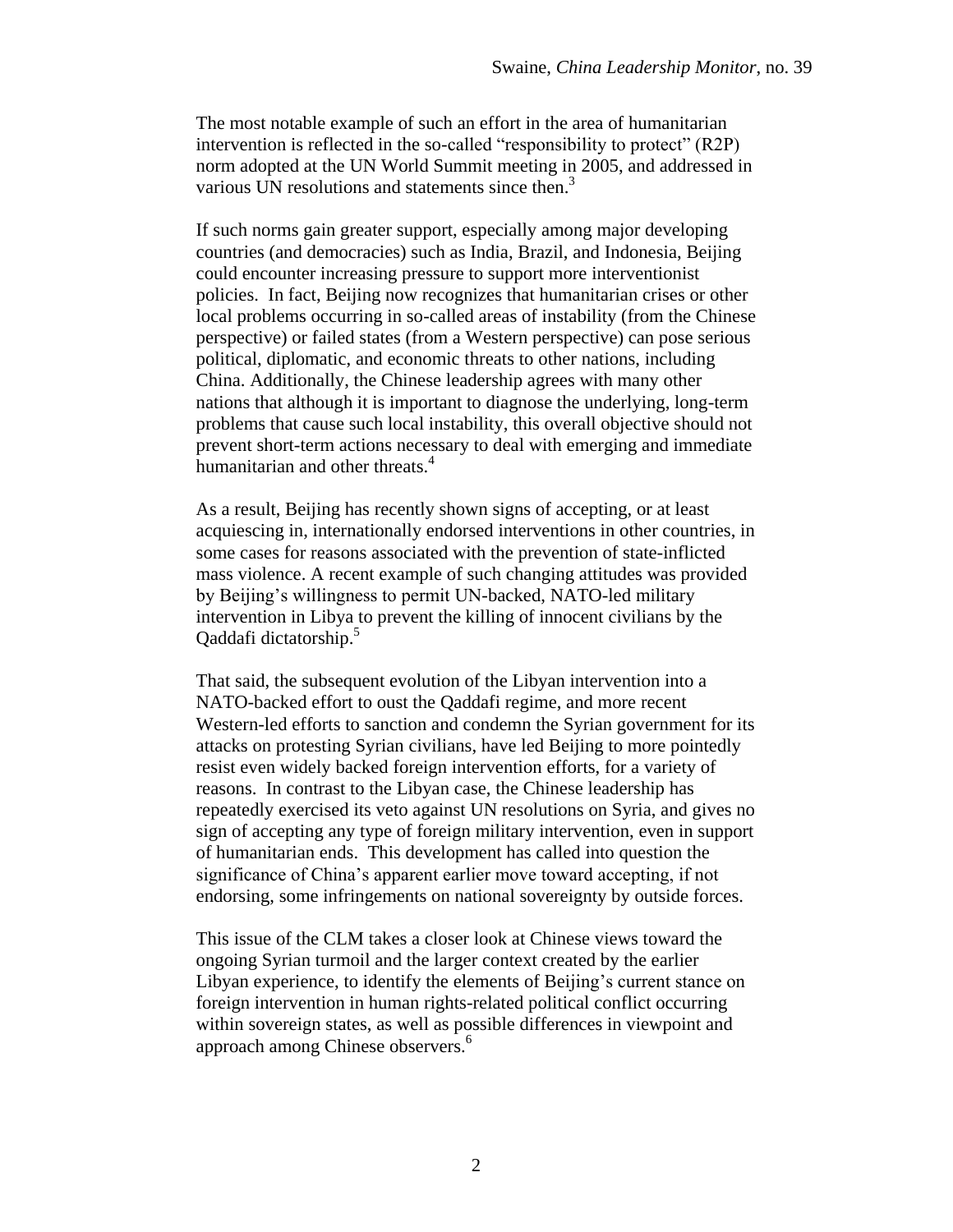As with my essay in CLM 38, three categories of sources are examined: authoritative, quasi-authoritative, and non-authoritative. $\frac{7}{1}$ 

### China's Authoritative Stance

The deepening turmoil in Syria, precipitated by the attempts of the Bashar al-Assad regime to suppress widespread, peaceful protests through military force—thus resulting in armed resistance and the emergence of a full-blown civil war—has prompted increasingly strident international criticisms of the Syrian government and calls for various types of foreign action, from severe sanctions to military intervention. Beijing, alongside Moscow, has opposed all attempts to employ international bodies, such as the United Nations, to single out and direct critical or coercive words or actions against the Syrian regime. Most notably:

- In October 2011, Russia and China vetoed a sanctions resolution drafted by Europe condemning Syria.
- On February 4, 2012, Russia and China vetoed a UN Security Council resolution backing an Arab-West peace plan that called for Syrian President Bashar al-Assad to step down. The other 13 UN Security Council members voted in favor of the resolution. On February 16, China and Russia voted against a draft UN General Assembly resolution condemning Syria that was adopted by a 137-12 margin with 17 abstentions.
- On March 1, Russia and China voted against a draft resolution of the UN Human Rights Council condemning crimes in Syria.<sup>8</sup>
- On July 19, China and Russia vetoed a British-sponsored UN Security Council resolution that would have punished the Syrian government with economic sanctions for failing to carry out a peace plan agreed upon in March. Eleven Security Council members, including the other three permanent members—Britain, France and the United States—voted for the resolution. Pakistan and South Africa abstained.<sup>9</sup>

At the same time, both Beijing and Moscow have repeatedly urged the international community, through the UN, to present a united front in calling on all sides to "discard" violence" and "address problems through dialogue" and have consistently supported the mediation efforts of the Arab League and the UN Special Envoy (initially Kofi Annan and most recently Lakhdar Brahimi), along with the UN monitoring mission, to reach such a peaceful political solution to the conflict.<sup>10</sup> Beijing has also repeatedly expressed support for the implementation of the Syria Action Group's Communique adopted in Geneva—a plan for political resolution that avoided explicitly calling for the resignation of Assad, the relevant Security Council resolutions (2042 and 2043), and the six-point plan for political settlement presented by Kofi Annan.

On an authoritative and quasi-authoritative level, Chinese sources, consisting primarily of statements by senior officials responsible for foreign affairs, such as Dai Bingguo and the PRC ambassadors to the United Nations, along with various Foreign Ministry spokespersons, have been consistent and often quite detailed in explaining both types of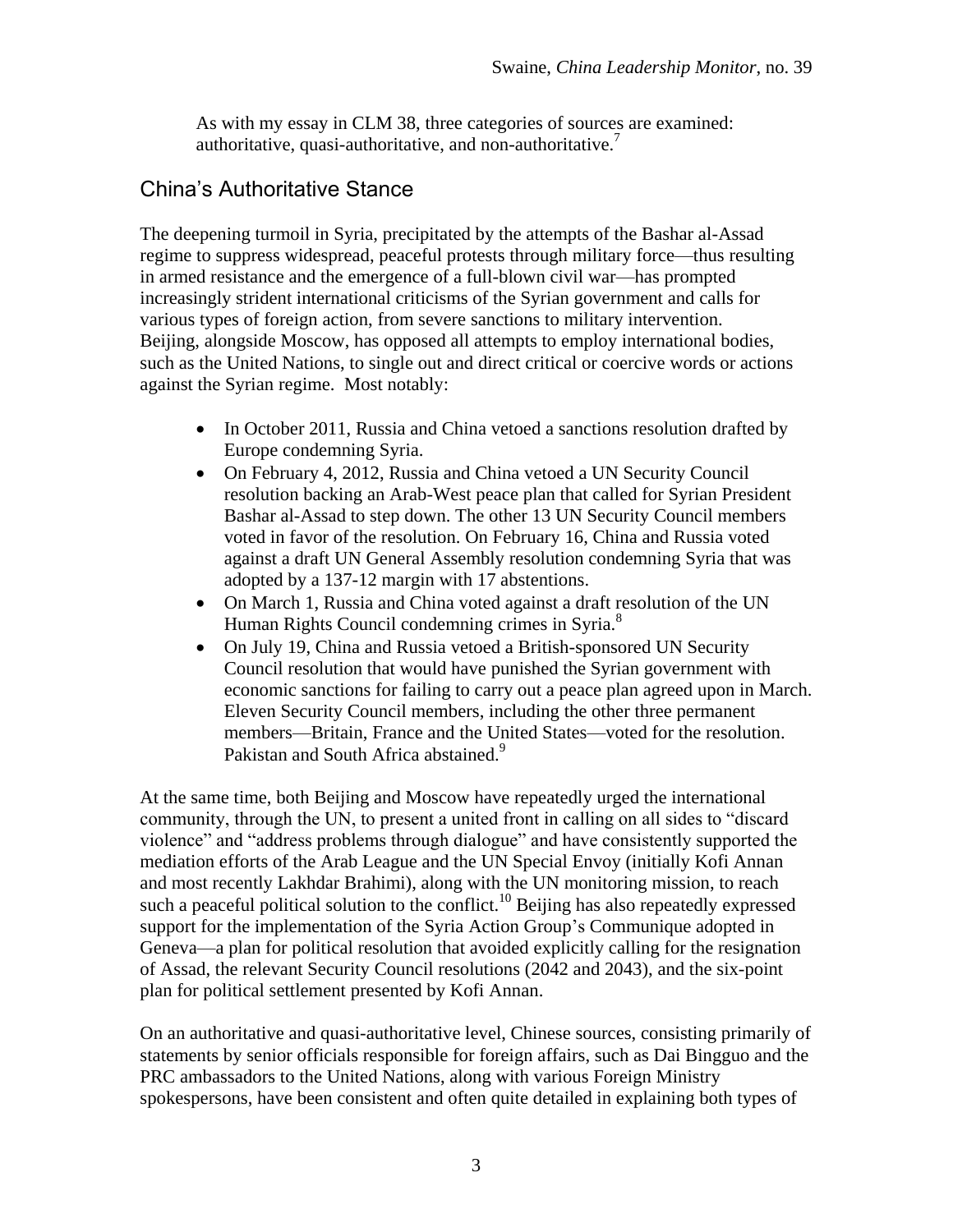actions (i.e., vetoes and endorsements) and the larger Chinese position throughout the Syrian crisis. In particular, they have justified China's behavior on the basis of larger principles and norms of international behavior, as well as related views toward the historical consequences of coercive outside intervention in domestic affairs.<sup>11</sup>

Regarding the former principles, Beijing has repeatedly uttered the following statement or variants thereof since the beginning of the Syrian unrest:

Our fundamental point of departure is to safeguard the purposes and principles of the UN Charter as well as the basic norms governing international relations, including the principles of sovereign equality and non-interference in others' internal affairs, to safeguard the interests of the Syrian people and the Arab states, and to safeguard the interests of all countries, small and medium-sized in particular. This is China's consistent stance in all international affairs. It is not targeted at a particular issue or time.<sup>12</sup>

Authoritative sources repeatedly stress that China seeks a just, peaceful, and appropriate resolution of the crisis using political, not military, means, and on the basis of unified foreign support for a UN-brokered process of engagement and consultation among the parties involved. $^{13}$ 

Regarding historical experiences, authoritative Chinese sources have repeatedly observed, in responding to the Syrian crisis, that efforts to apply pressure to one side or another in a conflict and, more generally, any use of force to solve international problems merely complicate the situation, distract from efforts to reach a political settlement, and are more likely to result in greater chaos and unrest over time.<sup>14</sup>

In line with these principles and interpretations of history, Beijing vetoed the above UN resolutions, viewing them as efforts to place a UN imprimatur on coercive or other interventionist actions targeted specifically against the Syrian regime. More broadly, Chinese officials stated in various fora that such resolutions would erode international trust, violate basic norms regarding sovereignty, jeopardize the unity of the Security Council, and undermine existing mediation efforts toward a political solution. 15

Equally notable, in explaining China's most recent veto of July 19, UN Ambassador Li Baodong gave what is apparently the sharpest set of official remarks yet concerning the motives behind the proposed draft resolution.

During consultations on this draft resolution, the sponsoring countries failed to show any political will of cooperation. They adopted a rigid and arrogant approach to the reasonable core concerns of the relevant countries, and refused to make revisions…. a few countries made statements that confused right and wrong, and made unfounded accusations against China. This is utterly wrong. It is out of ulterior motives, and firmly opposed by China….a few countries have been intent on interfering in other countries' internal affairs, fanning the flame and driving wedges among countries. They are eager to see tumult in the world.<sup>16</sup>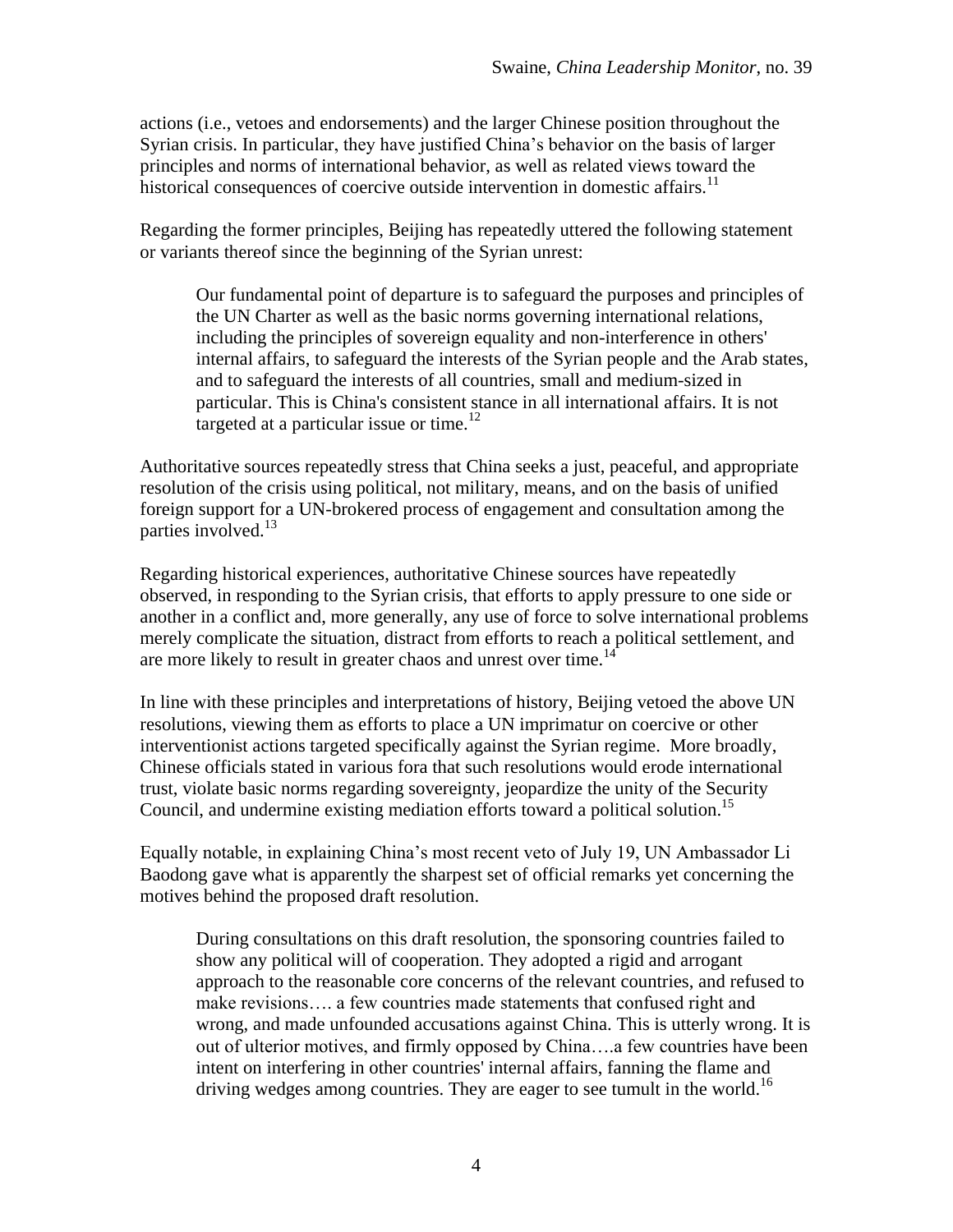Given the above stance, it is no surprise that authoritative Chinese sources have scrupulously avoided any mention of the possible application of the R2P norm as a justification for foreign military intervention against the Syrian government for its attacks on thousands of Syrian civilians. $17$ 

To our knowledge, only one quasi-authoritative source discusses the R2P norm in this context ("Zhong Sheng," a pen-name homonym of "Voice of China" or "Voice of the Center" used in the *Renmin Ribao*).<sup>18</sup> In general, Beijing has taken the position that the application of the R2P norm: a) "should not contravene the principle of state sovereignty and the principle of non-interference in internal affairs" that are contained in the UN Charter; b) must be considered "in the broader context of maintaining *international* [author's emphasis] peace and security" (presumably in contrast to *domestic* peace and security—author); and c) must not be abused. The last point refers to Beijing's stated opposition to an "arbitrary" and generalized application of the R2P norm by individual nations, in support of a vaguely defined need for "humanitarian intervention." The implication is that the norm should only be applied under exceptional circumstances, when the UN determines that *international* peace and stability are threatened by "a crisis" involving one of the four international crimes: genocide, war crimes, ethnic cleansing, and crimes against humanity." Moreover, any actions taken under the R2P norm must ―strictly abide by the provisions of the UN Charter, and respect the views of the government and regional organizations concerned. The crisis must be addressed in the framework of the UN, and all peaceful means must be exhausted."<sup>19</sup> The Chinese leadership clearly does not believe that the Syrian crisis meets the conditions necessary for invoking the R2P norm.<sup>20</sup>

In addition to all this, authoritative Chinese sources have suggested that Beijing's vetoes were also prompted by a concern over possible outside support for regime change in Syria. Usually expressed in response to media questions concerning discussions or efforts in support of severe sanctions or a military "no-fly" zone (similar to the one established over Libya during that crisis—see below), Chinese officials have repeatedly stated that "China is opposed to external armed intervention or forced regime change," indicating that such actions would violate the sovereignty principle enshrined in the UN Charter, and would prove politically destabilizing for Syria and the region.<sup>21</sup>

At the same time, Chinese officials, and even quasi-authoritative sources have also apparently sought to avoid directly labeling specific states, such as the United States, as proponents of regime change.<sup>22</sup> That said, "Zhong Sheng" has come very close to doing so, by accusing "certain Western countries" of such behavior. $^{23}$ 

Alongside and reinforcing this supposedly principled and broad historically based view are more "realist" perspectives and arguments that reflect China's specific political and strategic interests vis-à-vis the West and the Middle East, as well as the apparent "lessons" learned" from the Libya experience. Authoritative and quasi-authoritative Chinese sources clearly confirm that, after initially acquiescing—through its formal abstention vote—in a limited UN-backed, NATO-implemented armed intervention in Libya,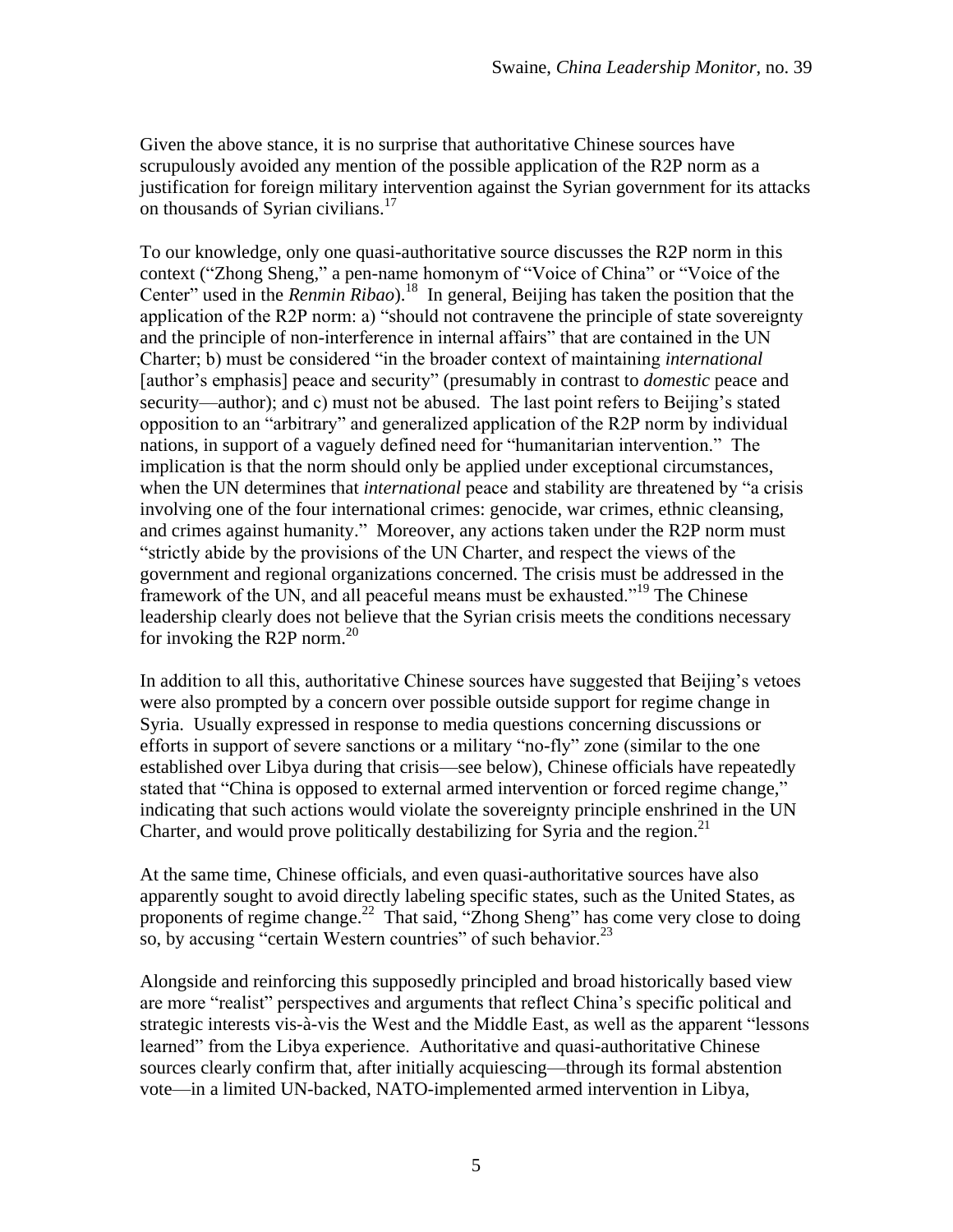consisting of a "no-fly" zone undertaken to protect civilians under attack from the Qaddafi regime, Beijing subsequently concluded that the U.S. and NATO had grossly exceeded the UN mandate by embarking on a much wider mission to overthrow the Libyan government. $^{24}$ 

Chinese officials and authoritative spokespersons strongly criticized the military actions undertaken by U.S. and NATO forces in Libya, declaring China's opposition to not only "the use of force in international relations" but also "the abuse of force that can cause more civilian casualties and a bigger humanitarian crisis," and called for "an immediate ceasefire and a peaceful settlement of the issue." These have been Beijing's longstanding positions and became central themes justifying Beijing's vetoes during the subsequent Syrian crisis.<sup>25</sup> Apparently, Beijing felt betrayed and misled to accept a strategy for regime change that it had not endorsed.

Authoritative sources also suggest that China's actions, including its initial support for international efforts to condemn and sanction the Libyan regime, its acquiescence in efforts to prevent that regime from killing large numbers of citizens, and its subsequent criticism of the NATO-led mission, were also to a great extent motivated by other practical considerations. Most notable among these is an apparent desire to avoid appearing at odds with two key regional organizations: the Arab League (AL) and the African Union (AU). China had very important political and economic ties with member states of both organizations.

As Chinese officials indicated, deference to the positions of the AL and AU in supporting UN Resolution 1973 played a major role in initially inducing Beijing to accept foreign military intervention in Libya.<sup>26</sup> Moreover, members of the AL and AU subsequently expressed their opposition to such intervention—once it had expanded in scope and purpose—thereby presumably contributing to Beijing's decision to shift its own stance to one of opposition. Although no authoritative Chinese sources confirm a direct link between the shift in AL/AU sentiment and China's move to opposition, many nonauthoritative sources appearing in official PRC media (such as the *Renmin Ribao*) certainly suggest it played a major role. Such sources repeatedly endorsed Arab League Secretary-General Amr Moussa's criticism of the "double standard" pursued by the Western coalition in Libya in allegedly violating the original intent of the UN-mandated no-fly zone. $27$ 

During the subsequent Syrian crisis, the AL has taken a more mixed stance reflecting both divisions within that entity and reactions to evolving events. That stance has included support for the dispatch of UN peacekeepers, formal backing for a UN-endorsed attempt at peaceful settlement through negotiation, endorsements of severe sanctions against the Syrian government, opposition to foreign military intervention (occurring after internal discussion of such intervention), and demands for Assad to step aside. It also supported several of the UN resolutions that China (and Russia) had vetoed, while at the same time declaring that it opposes outside efforts at regime change.<sup>28</sup>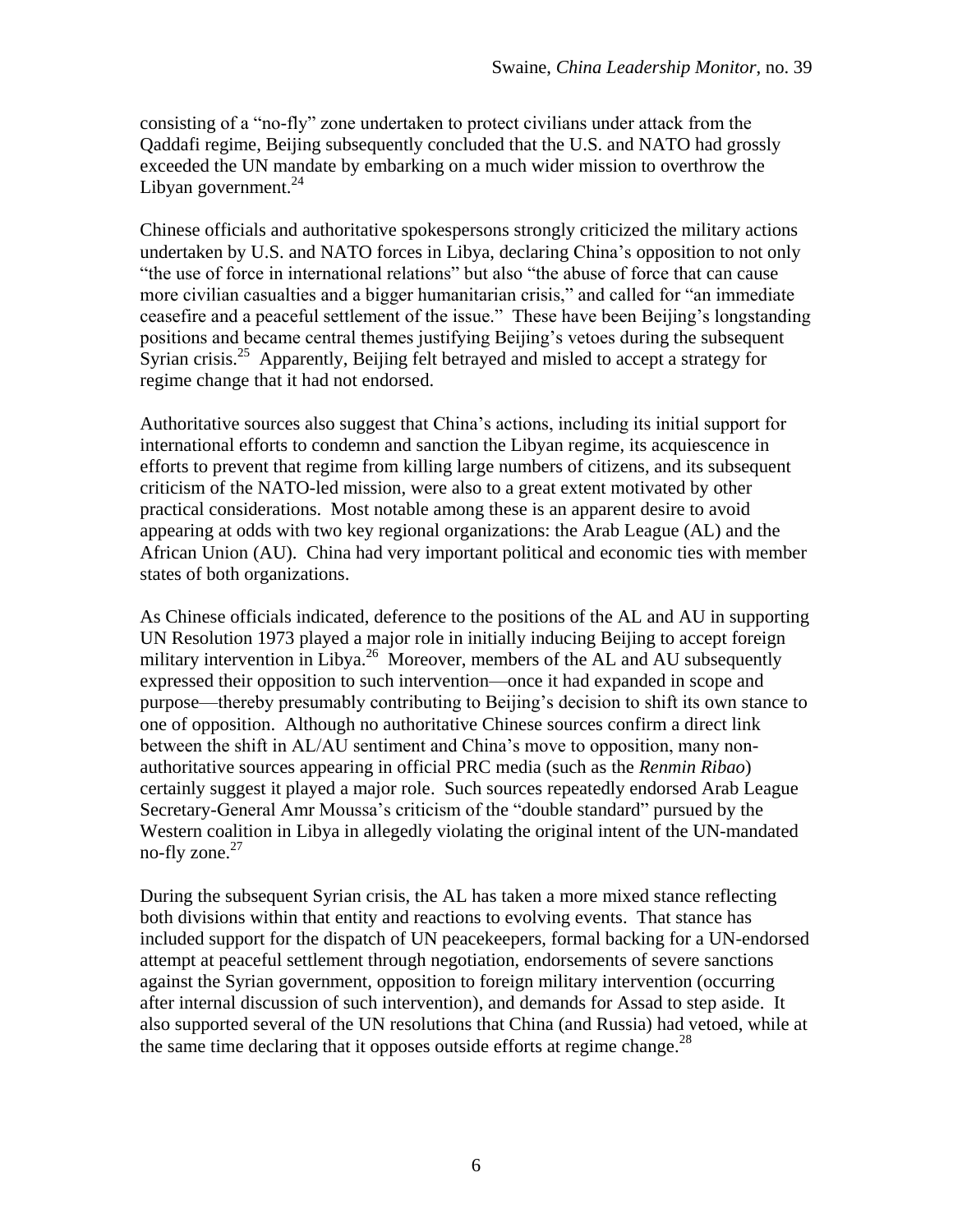Such a stance (expressing views both in line with and at odds with Beijing's position) arguably gave the Chinese leadership more flexibility in the Syrian case. This factor, along with both the "lessons learned" from the Libya experience, $^{29}$  its broader principled positions enumerated above (which stem in part from Beijing's desire to prevent the development of an intervention precedent that could be used against it in the future), and other factors discussed below, explain Beijing's willingness, during the Syria crisis, to depart from its past preference for UN abstentions by repeatedly vetoing UN resolutions, and to risk widespread opprobrium by categorically opposing direct efforts to intervene militarily or place focused pressure on the Assad regime.<sup>30</sup>

#### Non-Authoritative Chinese Views

In general, most analysis and commentary on the Syrian (and the Libyan) crisis by Chinese observers (including primarily journalists and academics) conform with Beijing's authoritative position as defined above.<sup>31</sup> However, many of these sources provide more details regarding both China's apparent view toward the ongoing crisis and its reasons for opposing the relevant UN resolutions. Perhaps most importantly, these sources also offer a more explicit and full-throated criticism of Western—and especially U.S.—behavior than those found in authoritative sources.

Regarding the former, one especially notable article by Qu Xing (the president of the China Institute of International Studies) explaining China's July 19 veto provides the most detailed and pointed analysis found in any Chinese source of the supposedly principles-based logic motivating that action. Qu argues that the Chinese veto arose from Beijing's objections to the resolution's alleged "violations of the basic principles of the [UN] Charter" regarding foreign intervention in the affairs of a sovereign nation, concerns that the resolution would lead to the West bombarding another Arab state (as occurred in Libya—author), and fears regarding the potentially disastrous consequences for Syria and the region of Western military involvement.<sup>32</sup> Other sources have made similar comments, characterizing any use of force to solve a crisis as a violation of the UN Charter, a point also contained in articles by the quasi-authoritative "Zhong Sheng," as noted above. $33$ 

In addition, non-authoritative Chinese (and Western) sources suggest that Beijing's stance on the Syria crisis is influenced by the absence of the kind of economic and direct humanitarian interests that were present in the Libyan case, as well as the position taken by Russia. The former arguably provided Beijing with a strong incentive to avoid alienating either side in the Libyan conflict, since backing the wrong party might result in significant losses. This adds to the reasons for China's abstention on UN Resolution 1973. In the Syria conflict, China has few such concerns, thus providing it with greater freedom to cast vetoes that might alienate the Syrian opposition.<sup>34</sup> Moscow's strong stance against both censures and sanctions directed at the Assad regime as well as any form of foreign military intervention, arguably provide Beijing with some cover in taking a similar stance. 35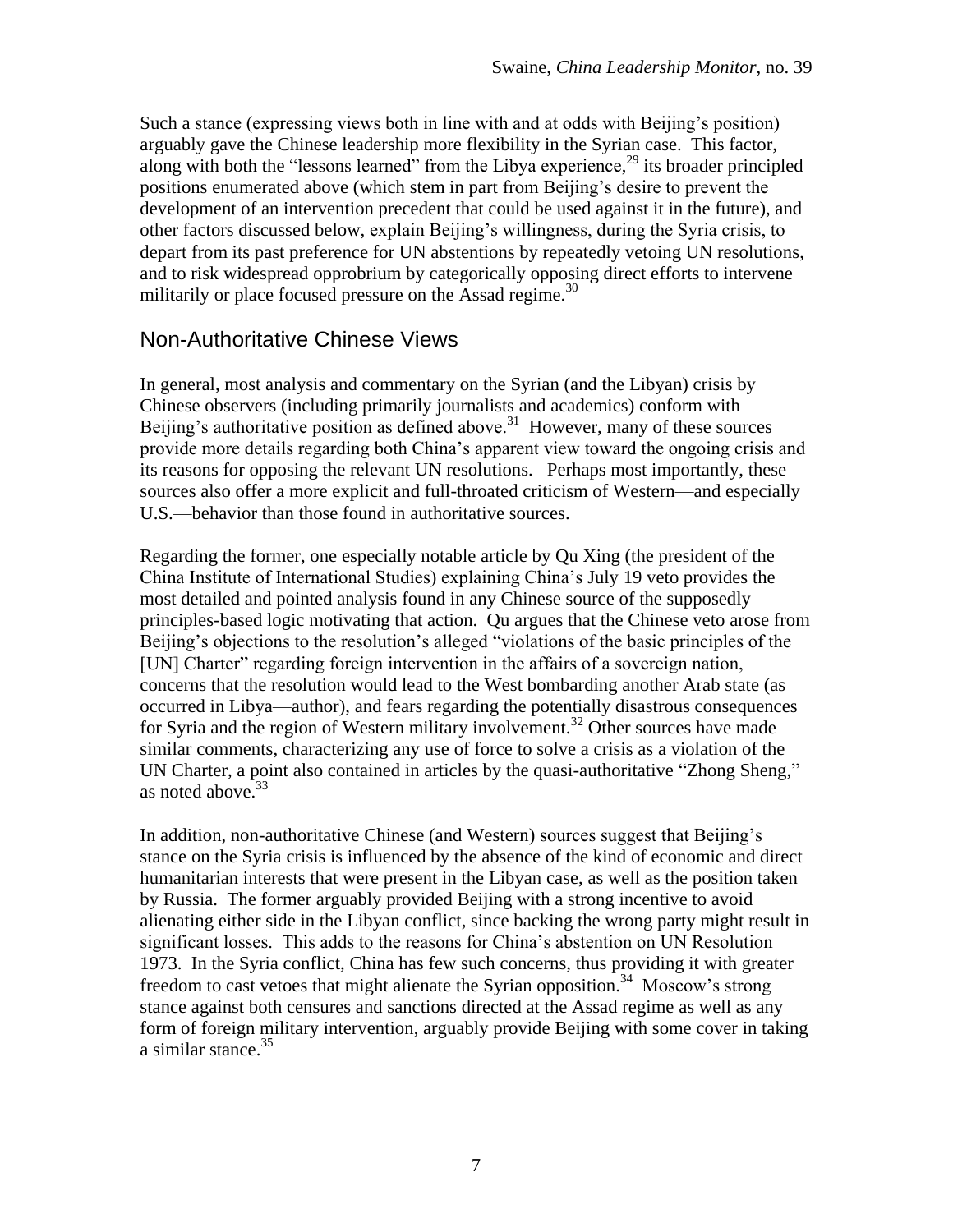Regarding the criticism of the West's stance, many non-authoritative Chinese sources argue that efforts to remove Assad through force would prove futile and lead only to a chaotic, prolonged conflict and a highly unstable post-civil war political situation, given the military weakness and disorganized, undisciplined nature of the opposition, and the overall presence of severe ethnic divisions among the combatants.

Moreover, some observers blame the West for assisting in the militarization of the dispute by encouraging and assisting armed resistance to the Syrian government. Such observers criticize the July 19 draft UN resolution as an effort to lay "a foundation for military intervention in Syria" and thereby establish a precedent that permits the West to overthrow "any regime at will."<sup>36</sup>

Indeed, many Chinese analysts insist that Western policy toward Syria reflects a larger pattern of intervention in strife-torn countries (such as Somalia, Iraq, and Libya) that has resulted in greater chaos, violence, and hatred. Some accuse the West of using the excuse of "humanitarian intervention" to "smash governments it considers as threats to its so-called national interests and relentlessly replace them with those that are Washingtonfriendly."<sup>37</sup> Similarly, some observers argue that the U.S. is pushing for the overthrow of the Syrian government in order to eliminate Iran's only ally in the region, and thereby increase pressure on Tehran.<sup>38</sup>

Thus, for many such observers, geostrategic factors, not humanitarian interests, best explain Western, and especially U.S., behavior. However, a few Chinese observers strike a more even-handed stance, arguing that the Syrian crisis reflects the influence of many large and small powers, both Western and non-Western.<sup>39</sup>

Moreover, in contrast to the general absence of any mention (much less discussion) of the R<sub>2</sub>P norm and its relationship to the Syrian crisis among authoritative Chinese sources, some non-authoritative observers cover this topic in considerable detail, explaining why R2P is not applicable.<sup>40</sup>

Some Chinese analysts offer very practical explanations for China's stance toward the Syrian conflict, and the difference between that stance and China's response to the Libyan conflict. One analyst argues that the former provided a clear demonstration of crisis and mass killing, while the latter involved a civil war and military gridlock. $41$ Another asserts that any settlement of the Syrian conflict must leave the Syrian government with a chance for survival, since not doing so will force it to "fight to the end."<sup>42</sup> And still another Chinese observer suggests that Beijing's stance toward Syria is motivated in part by a desire to "strengthen ties with Russia, whose strategic support to China is more substantial than that of  $\lceil \text{many} \rceil$  Arab countries.<sup> $143$ </sup>

Finally, one must note that the largely conformist, non-authoritative Chinese observations on the Syria crisis do not validate the notion that all Chinese citizens agree with or support China's stance on this issue. Indeed, a very wide variety of views on the crisis and Chinese policy can be found among the online commentary offered by China's socalled "netizens." This includes some very sharp criticism of Beijing's stance.<sup>44</sup> Such an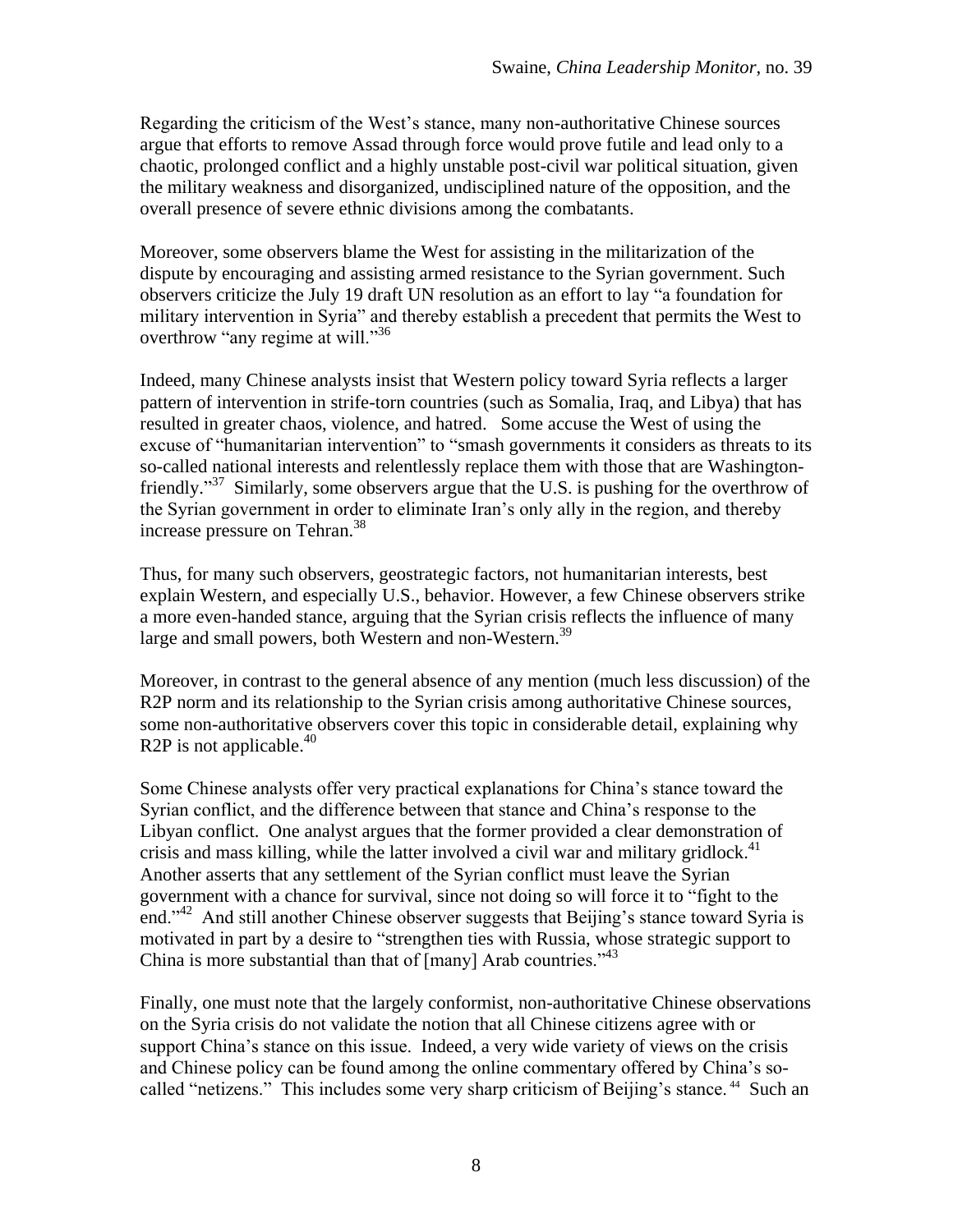observation can of course be made about virtually any aspect of China's overall foreign policy. Nonetheless, it is also the case that such views, while important as an indicator of both the greater freedoms that ordinary Chinese enjoy in expressing their opinion on sensitive topics and the wide range of opinions present among the Chinese public, are almost certainly much less reflective of leadership attitudes than the non-authoritative sources examined above. At most, one can assert that such views, including those both supportive and critical of Chinese policy, might play a role in influencing leadership calculations. But they do not necessarily mirror knowledgeable elite (much less leadership) perceptions.

## **Conclusions**

The preceding analysis strongly suggests that the Chinese leadership holds a unified and—from its perspective—highly principled view toward the Syrian crisis. In particular, they believe that: 1) the UN Charter does not give states or even international bodies the right to employ force in resolving international disputes; and 2) the principle of national sovereignty—and in particular the notion of sovereign equality and noninterference in other states' internal affairs derived from that principle—should be upheld above any other norms or principles guiding the behavior of such entities.

It also suggests that, even if China's leaders had adopted a (slightly?) more receptive stance toward certain types of intervention by the international community in the affairs of sovereign states over the past decade or so, the Syrian and Libyan crises have arguably strengthened their resistance to any Western-led effort to choose sides and place coercive pressure on governments embroiled in domestic conflict, even when ostensibly done for humanitarian reasons. As we have seen, Beijing has already employed its UN veto power three times during the Syrian crisis, even in the face of broad international support for intervention, to prevent targeted criticism of the Assad regime and other punitive military or procedural actions (such as censures) that might establish a basis for later armed intervention.

At root, China's stance on such issues seems primarily motivated by two related factors: 1) preventing the establishment of legal or procedural precedents for military interventions by the international community against sovereign states, except under extremely rare and narrow circumstances; and 2) preventing Western powers, and especially the United States, from using international bodies such as the UN and evolving norms such as the R2P norm to undermine or overthrow sovereign governments in pursuit of larger geostrategic objectives. From Beijing's perspective, such actions undermine international order, obstruct efforts to reach peaceful settlements of essentially political problems, and potentially strengthen the hand of the West in defining the reasons and means employed to deal with both domestic and international problems.

These perspectives in turn suggest that, from a national interest viewpoint, Beijing's position on foreign intervention is also based on a strong desire to prevent democratic states from establishing a principled basis for outside intervention in the internal affairs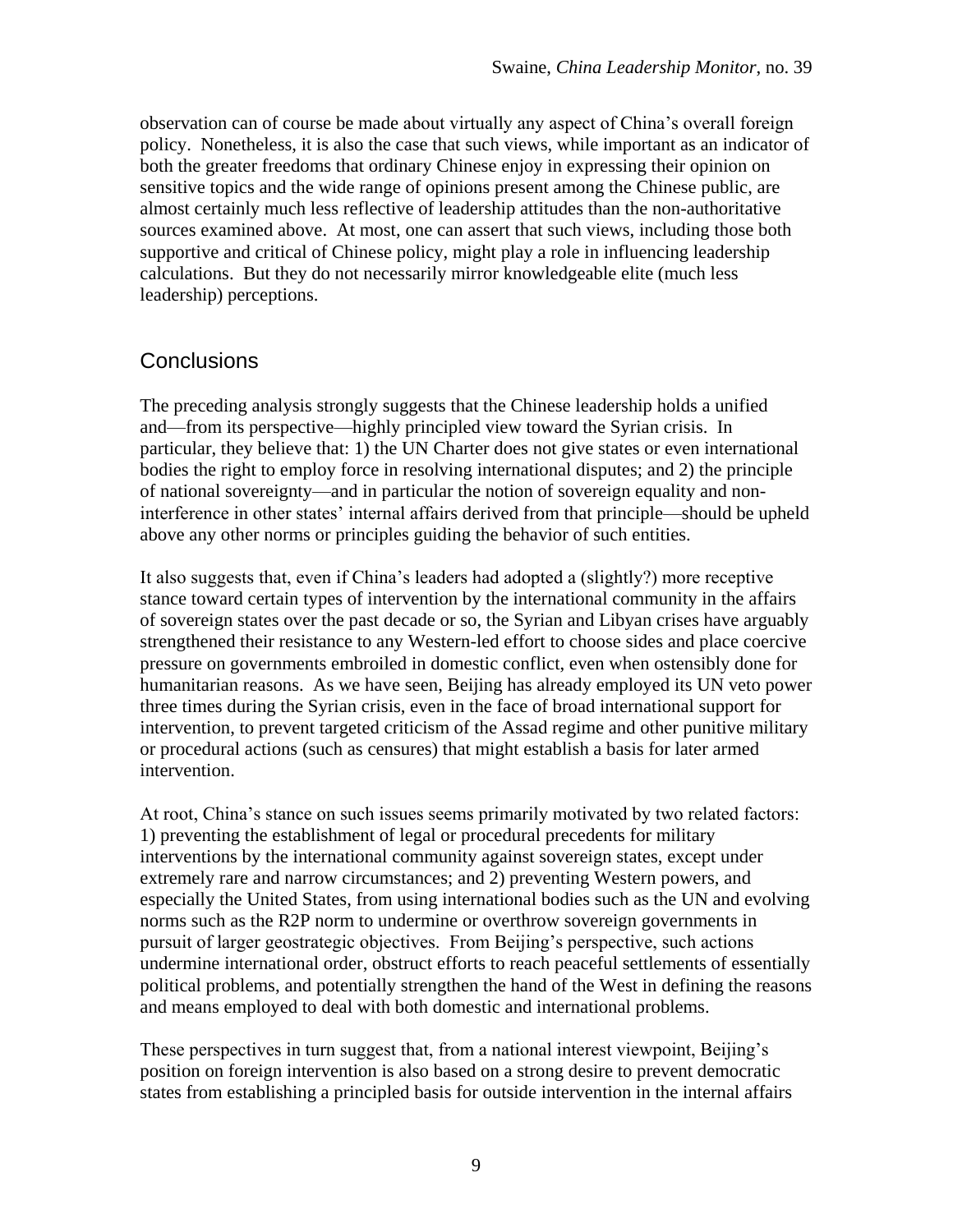of non-democratic states, including China. Thus, for China's leadership, the prevention of such so-called "abuses" of power by other major countries that could threaten Chinese interests, along with the overall defense of the sovereignty principle, are regarded as far more important than efforts to end civilian killings in domestic conflicts, except, perhaps, in those rare cases when such actions clearly threaten international order or the international system. For Beijing, if there is any moral justification for external, coercive intervention against sovereign governments, it is primarily to prevent the disruption of international society through widespread (i.e., inter-state) violence and secondarily to prevent state-inflicted mass atrocities through strictly delimited and narrowly defined efforts.

Furthermore, in the Syrian case, Beijing's resistance to even targeted criticism of the Assad regime is motivated to a great degree by the Libya experience. This time, China's leaders refused to accept assurances that proposed resolutions would not permit or lead to military intervention in Syria. In other words, whether justified or not, Beijing not only does not believe in the efficacy of coercive actions in the Syrian case, but also has become even more intensely suspicious of Western motives in calling for humanitarian intervention. None of this bodes well for the future handling of either the Syrian crisis or Sino-Western interactions to prevent or halt apparent cases of state-sanctioned killings of civilian populations.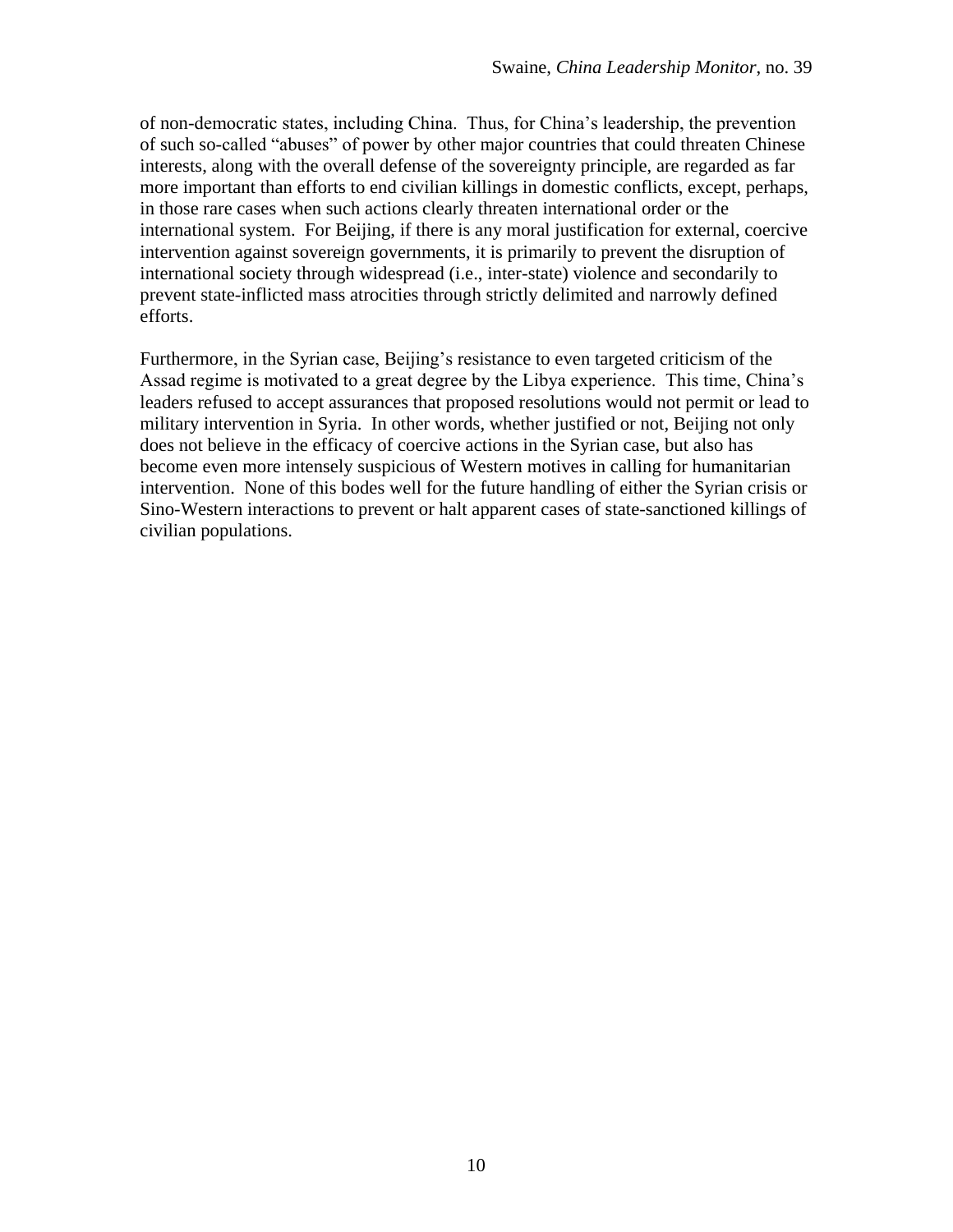#### **Notes**

 $\overline{a}$ 

<sup>1</sup> "Are Human Rights Higher Than Sovereignty?" People's Daily, March 17, 2006; Human Rights Watch, ―China Events in 2007,‖ 270; Congressional-Executive Commission on China, *Congressional-Executive Commission on China Annual Report 2007*, 4–5; Jacques deLisle, "Into Africa: China's Quest for Resources and Influence," Foreign Policy Research Institute E-Notes, February 2007, www.fpri.org/enotes/200702.delisle.intoafricachinasquest.html. For examples of Chinese explanations, see "China's Influence on Darfur Should Not Be Overestimated, Says Envoy," Xinhua, March 7, 2008; "China Plays Constructive Role in World Peace, Stability: Foreign Ministry," Xinhua, March 4, 2008; and "Talks, Not Sanctions, Way to Resolve Darfur Crisis: People's Daily," Xinhua, July 28, 2004.

<sup>2</sup> Harry Harding, "China Rediscovers Ethics in Foreign Policy," Carnegie Ethics Online, January 6, 2009, www.cceia.org/resources/articles\_papers\_reports/0013.html.

 $3$  The R2P norm is still undergoing debate over the conditions that permit its application and its manner of implementation. The concept focuses on preventing and halting four types of crimes committed by a government against its citizens: genocide, war crimes, crimes against humanity, and ethnic cleansing. See United Nations Office of the Special Adviser on the Prevention of Genocide, "Mission Statement," [http://www.un.org/en/preventgenocide/adviser.](http://www.un.org/en/preventgenocide/adviser) The R2P norm rests on three "pillars." First, a state has a responsibility to protect its population from mass atrocities; second, the international community has a responsibility to assist the state to fulfill its primary responsibility; and third, if a state fails to protect its citizens from mass atrocities and peaceful measures have failed, the international community has the responsibility to intervene through coercive measures such as economic sanctions. Military intervention is possible as a last resort. See United Nations General Assembly, "2005 World Summit Outcome," A/60/L.1, September 15, 2005, [http://www.who.int/hiv/universalaccess2010/worldsummit.pdf;](http://www.who.int/hiv/universalaccess2010/worldsummit.pdf) and Cristina G. Badescu, *Humanitarian Intervention and the Responsibility to Protect: Security and Human Rights* (New York, NY: Taylor and Francis e-Library, 2010), p. 110.

<sup>4</sup> See Michael D. Swaine, "China: Exploiting a Strategic Opening," in *Strategic Asia 2004–05: Confronting Terrorism in the Pursuit of Power*, edited by Ashley J. Tellis and Michael Wills (Seattle: National Bureau of Asian Research, 2004), 67–101; Robert Sutter, "China's Regional Strategy and America," in *Power Shift: China and Asia's New Dynamics*, edited by David Shambaugh (Berkeley: University of California Press, 2005), 290; Bates Gill, *Rising Star: China's New Security Diplomacy* (Washington, D.C.: Brookings Institution Press, 2007), 12–13; David Shambaugh, "China Engages Asia: Reshaping the Regional Order," *International Security*, vol. 29, no. 3 (Winter 2004–2005): 64–99; Susan L. Craig, *Chinese Perceptions of Traditional and Nontraditional Security Threats* (Carlisle, Pa.: Strategic Studies Institute, 2007); and Gao Zugui, "Major Non-Traditional Security Threats in the Asia-Pacific Region: China's Perspective," in *A Collection of Papers of the International Symposium on Non-Traditional Security: Challenges and Responses* (Beijing: China Institute for International Strategic Studies, 2005), 336.

 $<sup>5</sup>$  China supported the referral of Libya to the International Criminal Court, voted in favor of UN Security</sup> Resolution 1970 imposing strict sanctions on Libya, and abstained on UN Security Resolution 1973 authorizing enforcement of a "no-fly zone" in Libya, thus enabling it to be adopted.

 $6$  The major primary sources used to chart Chinese statements regarding the Syria and Libya crises include: The official website of the Ministry of Foreign Affairs of the People's Republic of China (中华人民共和国 外交部), Chinese and English versions (http:www.fmprc.gov.cn and http://www.fmprc.gov.cn/eng, respectively); the archives of People's Daily (人民日报), at PeopleData (http://data.people.com.cn, 人民数 据库:中国政府文献信息); the archives of PLA Daily (解放军报) at East View Universal Databases (http://www.eastview.com); and the databases of the Chinese Government and the Communist Party of China (CPC), both at PeopleData.

<sup>7</sup> See Michael D. Swaine, "Chinese Leadership & Elite Responses to the U.S. Pacific Pivot," China *Leadership Monitor*, no. 38 (Summer 2012),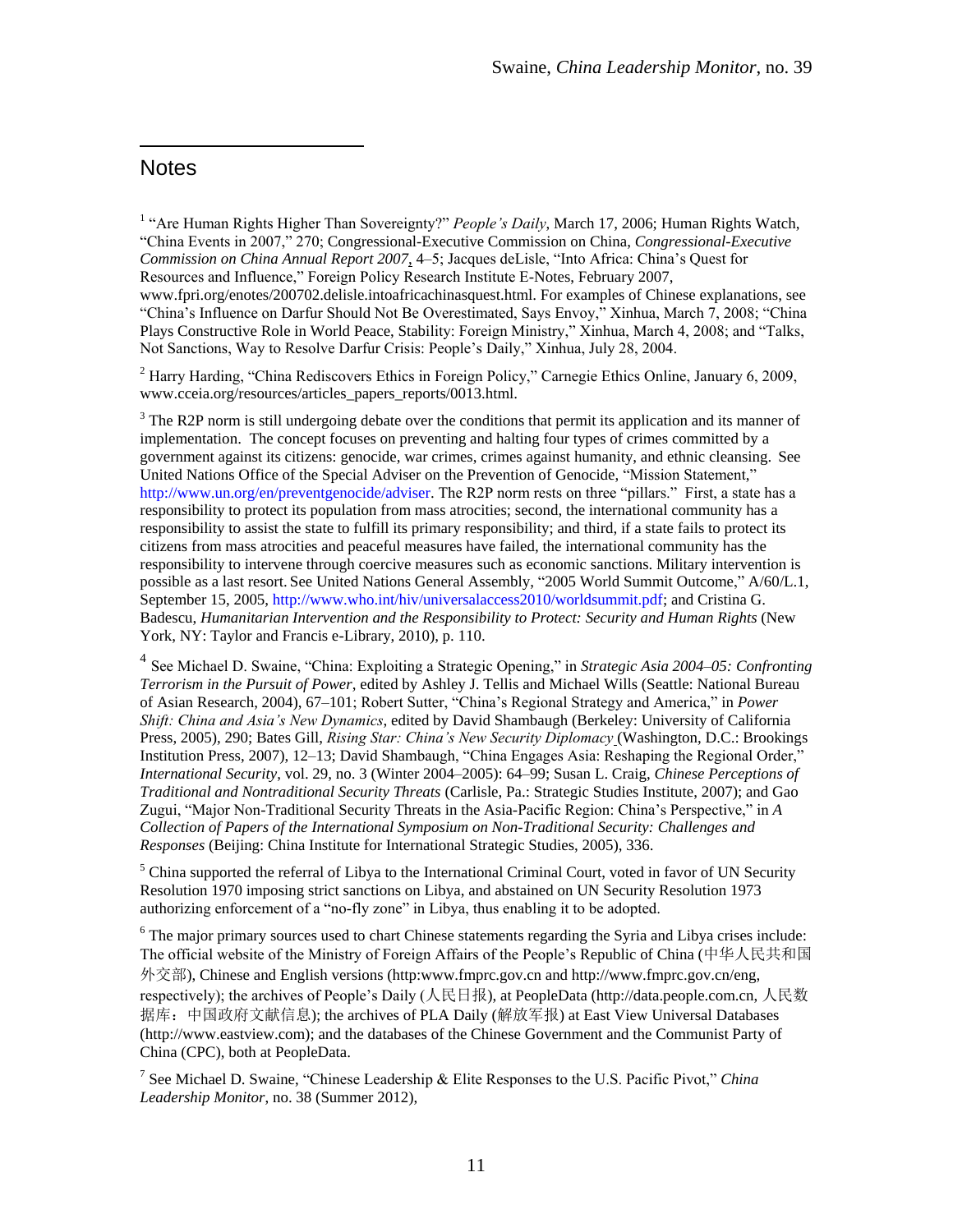[http://media.hoover.org/sites/default/files/documents/CLM38MS.pdf,](http://media.hoover.org/sites/default/files/documents/CLM38MS.pdf) for a definition of and citations supporting this typology. As in that issue of the CLM, the only quasi-authoritative source commenting on the Syrian crisis consists of articles by "Zhong Sheng," an apparent homophone for "Voice of China" or ―Voice of the Center‖ that appears to be written by the editorial staff of the *People's Daily* and is used to reflect the views of that official outlet for the Chinese Communist Party.

 $\overline{a}$ 

<sup>8</sup> Yu Bin, "China-Russia Relations: Succession, Syria ... and the Search for Putin's Soul," *Comparative Connections,* May 2012, [http://csis.org/files/publication/1201qchina\\_russia.pdf.](http://csis.org/files/publication/1201qchina_russia.pdf)

 $9$  The resolution would have imposed economic sanctions on the Syrian government under Chapter 7 of the United Nations Charter. That section of the charter also allows for military intervention to enforce Security Council demands. See Rick Gladstone, "Friction at the U.N. as Russia and China Veto Another Resolution on Syria Sanctions,‖ *New York Times*, July 19, 2012,

[www.nytimes.com/2012/07/20/world/middleeast/russia-and-china-veto-un-sanctions-against-syria.html.](http://www.nytimes.com/2012/07/20/world/middleeast/russia-and-china-veto-un-sanctions-against-syria.html)

<sup>10</sup> "Foreign Ministry Spokesperson Ma Zhaoxu's Remarks on the Situation in Syria," Ministry of Foreign Affairs of the People's Republic of China, August 23, 2011, [http://www.fmprc.gov.cn/eng/xwfw/s2510/2535/t851770.htm.](http://www.fmprc.gov.cn/eng/xwfw/s2510/2535/t851770.htm)

 $<sup>11</sup>$  For examples, see "Foreign Ministry Spokesperson Qin Gang's Remarks on Brahimi's Appointment as</sup> the UN-AL Joint Special Representative on the Syrian Issue," Ministry of Foreign Affairs of the People's Republic of China, August 18, 2012[, http://www.fmprc.gov.cn/eng/xwfw/s2510/2535/t962129.htm;](http://www.fmprc.gov.cn/eng/xwfw/s2510/2535/t962129.htm) Zhong Sheng, "Be wary of attempt to resolve Syrian crisis outside UN framework," *People's Daily Online*, August 15, 2012, [http://english.people.com.cn/90777/7913681.html;](http://english.people.com.cn/90777/7913681.html) "Explanatory Remarks by Ambassador Wang Min after General Assembly Vote on Draft Resolution on Syria," Permanent Mission of

the People's Republic of China to the UN, August 3, 2012, http://www.china-

un.org/eng/hyyfy/t958262.htm; Explanation of Vote by Ambassador Li Baodong after Vote on Draft Resolution on Syria Tabled by the United Kingdom," Permanent Mission of the People's Republic of China to the UN, July 19. 2012, http://www.china-un.org/eng/hyyfy/t953482.htm; "Foreign Ministry Spokesperson Liu Weimin's Regular Press Conference on July 9, 2012," Ministry of Foreign Affairs of the People's Republic of China, July 10, 2012, http://www.fmprc.gov.cn/eng/xwfw/s2510/2511/t950311.htm; and "Foreign Ministry Spokesperson Jiang Yu's Regular Press Conference on March 3, 2011," Ministry of Foreign Affairs of the People's Republic of China, March 5, 2011, http://www.fmprc.gov.cn/eng/xwfw/s2510/2511/t804119.htm

<sup>12</sup> "Explanatory Remarks by Ambassador Wang Min after General Assembly Vote on Draft Resolution on Syria," Permanent Mission of the People's Republic of China to the UN, August 3, 2012, http://www.china-un.org/eng/hyyfy/t958262.htm. and other similar cites

<sup>13</sup> Beijing had originally taken a similar stance during the Libyan crisis. See, for example, "Ambassador Li Baodong Holds Press Conference in His Capacity as President of the Security Council in March," Permanent Mission of the People's Republic of China to the UN, March 2, 2011, http://www.chinaun.org/eng/hyyfy/t803808.htm; "Foreign Ministry Spokesperson Jiang Yu's Remarks on the Adoption of UNSC Resolution 1973 on the Libya Issue," Ministry of Foreign Affairs of the People's Republic of China, March 21, 2011, http://www.fmprc.gov.cn/eng/xwfw/s2510/t808091.htm; and "Foreign Ministry Spokesperson Jiang Yu's Remarks on Issues Related to Situation in Libya," Ministry of Foreign Affairs of the People's Republic of China, March 11, 2011,

http://www.fmprc.gov.cn/eng/xwfw/s2510/2535/t806252.htm.

<sup>14</sup> For example, Hu Jintao reportedly stated, during the Libya crisis, "History has repeatedly shown that the use of force is not the answer to problems, but only makes them more complicated, Chinese President Hu Jintao said in Beijing Wednesday in reference to recent events in Libya." See "Hu: Use of force no solution to problems like Libyan issue," Xinhua, March 30, 2011,

[http://www.china.org.cn/world/libya\\_air\\_strike/2011-03/30/content\\_22258604.htm.](http://www.china.org.cn/world/libya_air_strike/2011-03/30/content_22258604.htm) Also see "Explanation" of Vote by Ambassador Li Baodong after Vote on Draft Resolution on Syria Tabled by the United Kingdom," Permanent Mission of the People's Republic of China to the UN, July 19. 2012,

[http://www.china-un.org/eng/hyyfy/t953482.htm;](http://www.china-un.org/eng/hyyfy/t953482.htm) and, for a quasi-authoritative source, see Zhong Sheng, *"*Do not abandon hope for peaceful resolution to Libyan crisis,‖ *People's Daily Online*, March 21, 2011,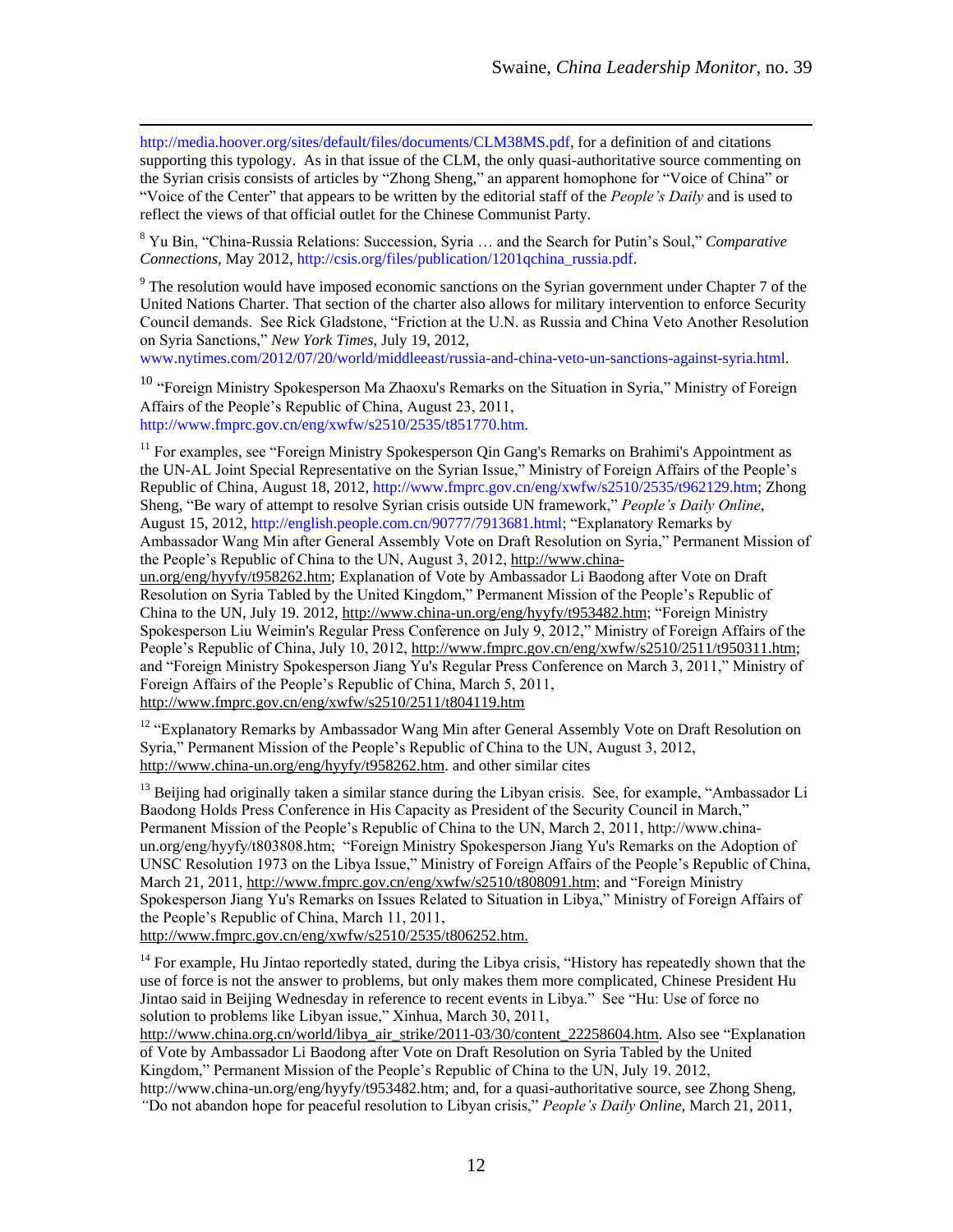<http://english.peopledaily.com.cn/90001/98649/7326329.html>*.* The author states, **"**History and reality fully prove that force is not an effective way to solve a crisis."

<sup>15</sup> See "Explanation of Vote by Ambassador Li Baodong after Vote on Draft Resolution on Syria Tabled by the United Kingdom," Permanent Mission of the People's Republic of China to the UN, July 19. 2012, [http://www.china-un.org/eng/hyyfy/t953482.htm;](http://www.china-un.org/eng/hyyfy/t953482.htm) and "Foreign Ministry Spokesperson Ma Zhaoxu's Remarks on the UN Security Council's Draft Resolution on Syria," Ministry of Foreign Affairs of the People's Republic of China, October 5, 2011,

<http://www.fmprc.gov.cn/eng/xwfw/s2510/2535/t865579.htm>

 $\overline{a}$ 

<sup>16</sup> Explanation of Vote by Ambassador Li Baodong after Vote on Draft Resolution on Syria Tabled by the United Kingdom," Permanent Mission of the People's Republic of China to the UN, July 19. 2012, <http://www.china-un.org/eng/hyyfy/t953482.htm>

<sup>17</sup> The major primary sources employed to chart the authoritative use of the concept of the U.N. norm of "Responsibility to Protect" include: The official website of the Ministry of Foreign Affairs of the People's Republic of China (中 华人民共和国外交部), Chinese and English versions (http[:www.fmprc.gov.cn](http://www.fmprc.gov.cn/) and [http://www.fmprc.gov.cn/eng,](http://www.fmprc.gov.cn/eng) respectively); the archives of People's Daily (人民日报), at PeopleData [\(http://data.people.com.cn,](http://data.people.com.cn/) 人民数据库:中国政府文献信息); the archives of PLA Daily (解放军报) at East View Universal Databases [\(http://www.eastview.com\)](http://www.eastview.com/); the databases of the Chinese Government and the Communist Party of China (CPC), both at PeopleData; and the Open Source Center [\(www.opensource.gov\)](http://www.opensource.gov/). Search queries in Chinese include: a search through the PLA Daily Database on EastView for 保护责任 AND 叙利亚 that generated no results; a search on EastView for 保护责任 AND 利比亚 that generated no results; a search through PeopleData for 保护责任 AND 叙利亚 that returned no results; a search through PeopleData for 保护责任 AND 利比亚 that returned no results. Search queries in English include: responsibility to protect AND Syria, R2P AND Syria, responsibility protection AND Syria in Open Source Center.

<sup>18</sup> See "钟声: 解决叙利亚危机需要现实行动 [Zhong Sheng: Solving the Syria Crisis Requires Realistic Action],‖ *Renmin Ribao* (*People's Daily*), March 30, 2012, [http://news.sina.com.cn/pl/2012-03-](http://news.sina.com.cn/pl/2012-03-30/035824197616.shtml) [30/035824197616.shtml.](http://news.sina.com.cn/pl/2012-03-30/035824197616.shtml) This Zhong Sheng source was returned as a search query conducted in the search engine Baidu [\(www.baidu.com\)](http://www.baidu.com/) for the words "Zhong Sheng," "Syria," and "Responsibility to Protect" (钟 声叙利亚保护责任). Another Zhong Sheng article may have made an *indirect* reference to R2P in February 2012, when it stated that peaceful settlement "is what [is] most truly responsible for the Syrian people." Zhong Sheng, "Why China vetoes UN draft resolution for Syria issue," *People's Daily*, February 8, 2012, http://english.peopledaily.com.cn/90780/7723539.html.

<sup>19</sup> "Statement by Ambassador Liu Zhenmin at the Plenary session of the General Assembly on the Question of 'Responsibility to Protect,'" July 24, 2009,

[http://responsibilitytoprotect.org/Statement%20by%20Ambassador%20Liu%20Zhenmin.pdf.](http://responsibilitytoprotect.org/Statement%20by%20Ambassador%20Liu%20Zhenmin.pdf)

 $^{20}$  For a Western analysis of China's stance on R2P in relation to the Libya crisis, see Andrew Garwood-Gowers, "China and the 'Responsibility to Protect': The Implications of the Libyan Intervention," *Asian Journal of International Law*, vol. 2, no. 2 (2012), pp. 375-393,

[http://eprints.qut.edu.au/49903/1/China\\_and\\_R2P\\_revised.pdf.](http://eprints.qut.edu.au/49903/1/China_and_R2P_revised.pdf) The author argues that China's decision to abstain from UNSCR 1973 did not reflect a break from its general stance on "R2P." Its abstention occurred due to three factors: 1) the immediate threat to the civilian population; 2) the defection of members within the Qaddafi government; and 3) most crucially, the regional consensus on the need for external intervention.

<sup>21</sup> "Foreign Ministry Spokesperson Liu Weimin's Regular Press Conference on July 9, 2012," Ministry of Foreign Affairs of the People's Republic of China, July 10, 2012,

[http://www.fmprc.gov.cn/eng/xwfw/s2510/2511/t950311.htm.](http://www.fmprc.gov.cn/eng/xwfw/s2510/2511/t950311.htm) See "Explanatory Remarks by Ambassador Wang Min after General Assembly Vote on Draft Resolution on Syria," Permanent Mission of the People's Republic of China to the UN, August 3, 2012[, http://www.china-un.org/eng/hyyfy/t958262.htm.](http://www.china-un.org/eng/hyyfy/t958262.htm)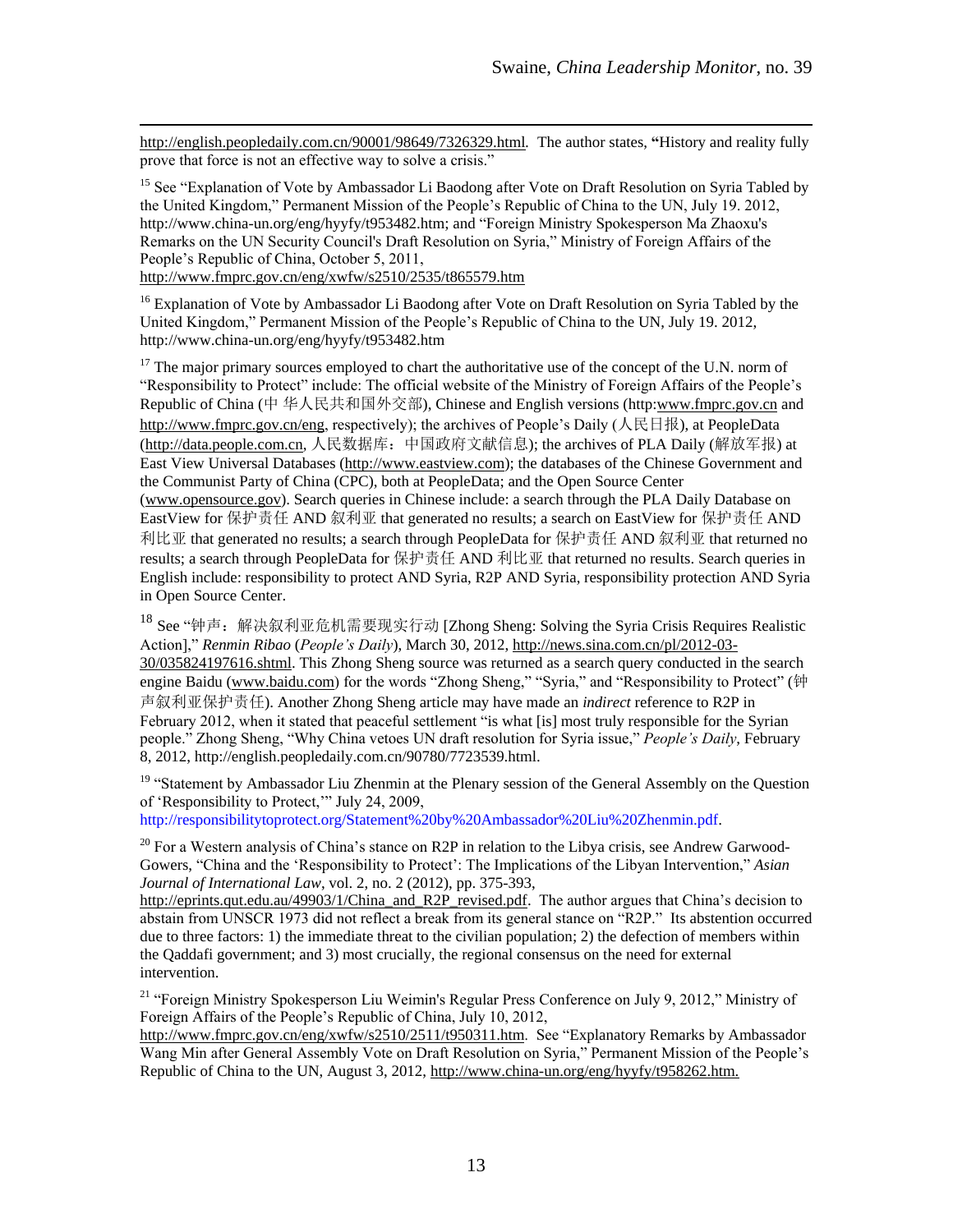$22$  None of the authoritative sources examined for this study made any specific reference when criticizing proponents of armed intervention or regime change.

<sup>23</sup> See Zhong Sheng, "Be wary of attempt to resolve Syrian crisis outside UN framework," *People's Daily Online*, August 15, 2012, [http://english.people.com.cn/90777/7913681.html.](http://english.people.com.cn/90777/7913681.html) The article states: "However, certain Western countries still have not given up on regime change in Syria, and have provided increasing support to rebel forces. Their open discussion of a no-fly zone, along with other irresponsible words and actions, has undermined the solidarity of the Security Council, causing the international community to be unable to reach consensus and making Annan's mediation efforts pointless. All kinds of indications show that the rumors that certain Western powers are looking outside the framework of the United Nations for a solution to the Syrian crisis are not baseless." Also see Zhong Sheng, "Regime change should not be determined by external forces," People's Daily Online, July 18, 2012,

[http://english.people.com.cn/90777/7879699.html.](http://english.people.com.cn/90777/7879699.html) The article states: "It is very easy for the most powerful military alliance to overthrow the regime of a small country by war. It sounds like the alliance has the strong sense of justice and responsibility to change a regime and stop the humanitarian disaster by force. However, can the unceasing terrorist attacks and bombings in the following 10 years after regime change not be regarded as humanitarian disasters? The wars launched in the 21st century have proved again and again that 'pursuit of democracy' and 'humanitarianism' are nothing but excuses for the powerful states to seek profits." For a similar view, see Zhong Sheng, "Multiple Challenges on Syria Issue," *Renmin Ribao*, July 4, 2012, OSC CPP20120704722026.

<sup>24</sup> China's abstention from the resolution was "in line with its prevailing practice in the Security Council; it [had] employed its veto on only six occasions since 1971." See Jonathan D. Pollack, "China: Unease from Afar,‖ *The Arab Awakening*, (Washington, D.C.: Brookings Institution Press, 2011)*,* pp. 298-304, [http://www.brookings.edu/research/articles/2011/11/18-arab-awakening-china-pollack.](http://www.brookings.edu/research/articles/2011/11/18-arab-awakening-china-pollack)

<sup>25</sup> See "Hu: Use of Force No Solution to Problems Like Libyan Issue," Xinhua, March 30, 2011, www.china.org.cn/world/libya\_air\_strike/2011-03/30/content\_22258604.htm; "Explanation of Vote by Ambassador Li Baodong after Adoption of Security Council Resolution on Libya," Permanent Mission of the People's Republic of China to the UN, March 17, 2011, www.china-un.org/eng/gdxw/t807544.htm; ―Ambassador Li Baodong Chairs Security Council Meeting on Libya,‖ Permanent Mission of the People's Republic of China to the UN, March 25, 2011, www.china-un.org/eng/hyyfy/t809816.htm; "Foreign Ministry Spokesperson Jiang Yu's Regular Press Conference on March 22, 2011," Ministry of Foreign Affairs of the People's Republic of China, March 23, 2011,

[www.fmprc.gov.cn/eng/xwfw/s2510/t809578.htm.](http://www.fmprc.gov.cn/eng/xwfw/s2510/t809578.htm) Also see Zhong Sheng, "Regime change should not be determined by external forces," People's Daily Online, July 18, 2012,

[http://english.people.com.cn/90777/7879699.html.](http://english.people.com.cn/90777/7879699.html)

 $\overline{a}$ 

<sup>26</sup> "Resolution on Libya," Permanent Mission of the People's Republic of China to the UN, March 17, 2011, [http://www.china-un.org/eng/gdxw/t807544.htm.](http://www.china-un.org/eng/gdxw/t807544.htm) Ambassador Li stated: "China always opposes the use of force in international relations. During Security Council consultations on resolution 1973, China and some other Council members raised some specific issues. Regrettably, however, there is no clarification or answer to many of these issues. China has serious concerns over some elements of the resolution. In the meantime, China attaches great importance to the decision made by the 22-member Arab League on the establishment of a no-fly zone over Libya. We also attach great importance to the positions of African countries and the African Union. Based on these factors and taking into consideration the special circumstances in Libya, China cast a vote of abstention on resolution 1973."

For a very useful and thorough analysis of the impact of the Libya experience on Beijing's attitude toward the Syria crisis, see Yun Sun, "What China has Learned From its Libya Experience," *Asia Pacific Bulletin*, no. 152, February 27, 2012[, http://www.eastwestcenter.org/sites/default/files/private/apb152\\_1.pdf.](http://www.eastwestcenter.org/sites/default/files/private/apb152_1.pdf)

<sup>27</sup> See Zhang Xinyi, "Turmoil in Middle East not result of oppressive autocracy," *People's Daily*, March 24, 2011, [http://english.peopledaily.com.cn/90001/90780/91343/7330452.html;](http://english.peopledaily.com.cn/90001/90780/91343/7330452.html) Zhang Xinyi, "Libya intervention: Driven by oil or humanitarianism?" People's Daily, March 23, 2011, [http://english.peopledaily.com.cn/90001/90780/91343/7329108.html;](http://english.peopledaily.com.cn/90001/90780/91343/7329108.html) and "Concerns over air strikes,"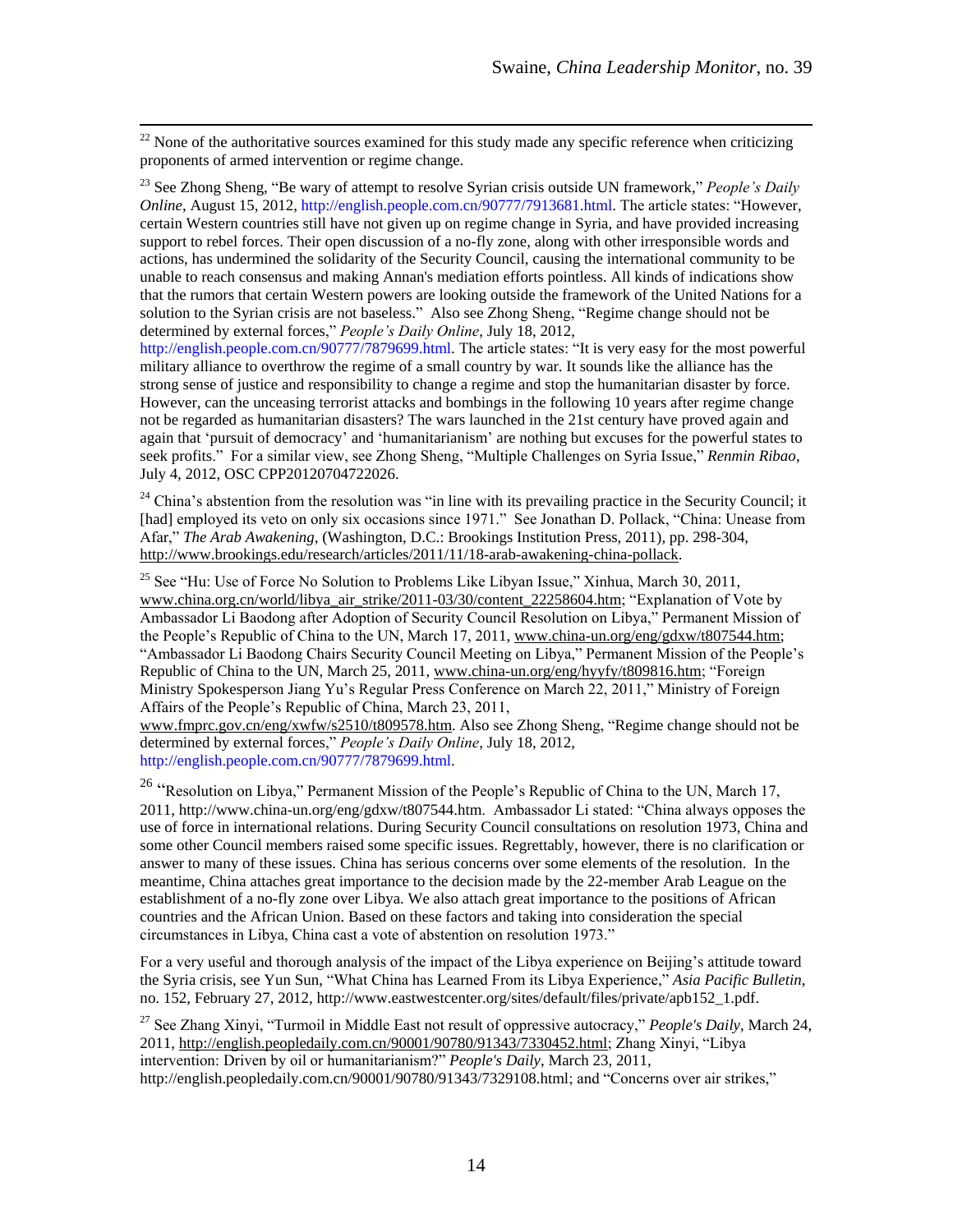Editorial, *China Daily*, March 22, 2011, p. 8[, http://usa.chinadaily.com.cn/opinion/2011-](http://usa.chinadaily.com.cn/opinion/2011-03/22/content_12207703.htm) [03/22/content\\_12207703.htm.](http://usa.chinadaily.com.cn/opinion/2011-03/22/content_12207703.htm)

 $\overline{a}$ 

<sup>28</sup> See "Arab States Call to Send UN Peacekeepers to Syria," *Al Bawaba*, February 12, 2012, [http://www.albawaba.com/news/arab-states-call-send-un-peacekeepers-syria-412570;](http://www.albawaba.com/news/arab-states-call-send-un-peacekeepers-syria-412570) "Envoy Says Arab League Seeking Military Intervention in Syria," BBC Monitoring Middle East, June 3, 2012 (ProQuest Search); "Syria: Arab League to UN: End Syrian 'Killing Machine' Now," Asia News Monitor, February 2, 2012; ―Arab League to Vote on Sanctions Against Syria,‖ *Voice of America*, November 27, 2011, [http://blogs.voanews.com/breaking-news/2011/11/27/arab-league-to-vote-on-sanctions-against-syria;](http://blogs.voanews.com/breaking-news/2011/11/27/arab-league-to-vote-on-sanctions-against-syria) Neil MacFarquhar and Nada Bakri, "Isolating Syria, Arab League Imposes Broad Sanctions," *New York Times*, November 27, 2011[, http://www.nytimes.com/2011/11/28/world/middleeast/arab-league-prepares-to-vote](http://www.nytimes.com/2011/11/28/world/middleeast/arab-league-prepares-to-vote-on-syrian-sanctions.html)[on-syrian-sanctions.html;](http://www.nytimes.com/2011/11/28/world/middleeast/arab-league-prepares-to-vote-on-syrian-sanctions.html) "Isolating Syria's Assad," Los Angeles Times, November 15, 2011, [http://articles.latimes.com/2011/nov/15/opinion/la-ed-assad-20111115;](http://articles.latimes.com/2011/nov/15/opinion/la-ed-assad-20111115) "Arab Leaders Call on Assad to Step Down," *Voice of America, July 22, 2012, [http://www.voanews.com/content/syrian-troops-bombard](http://www.voanews.com/content/syrian-troops-bombard-locations-across-country/1442627.html)*[locations-across-country/1442627.html.](http://www.voanews.com/content/syrian-troops-bombard-locations-across-country/1442627.html)

 $29$  Another "lesson" that also explains Beijing's apparently greater efforts to appear even-handed in engaging directly both the Syrian regime and the opposition is the apparent economic and political damage it sustained during the Libyan crisis by failing to engage the Libyan armed opposition sooner. See Yun Sun, "What China has Learned From its Libya Experience," *Asia Pacific Bulletin*, no. 152, February 27, 2012, [http://www.eastwestcenter.org/sites/default/files/private/apb152\\_1.pdf.](http://www.eastwestcenter.org/sites/default/files/private/apb152_1.pdf) Beijing's greater flexibility in the Syrian case was also arguably reinforced by the lack of any significant Chinese economic interests in Syria. See Qu Xing, "A Chinese Position On Syria Issue: The UN Charter and 'the Responsibility to Protect' (R2P)," *The 4<sup>th</sup> Media*, July 21, 2012, [http://www.4thmedia.org/2012/07/21/a-chinese-position-on](http://www.4thmedia.org/2012/07/21/a-chinese-position-on-syria-issue-the-un-charter-and-the-responsibility-to-protect-r2p/)[syria-issue-the-un-charter-and-the-responsibility-to-protect-r2p;](http://www.4thmedia.org/2012/07/21/a-chinese-position-on-syria-issue-the-un-charter-and-the-responsibility-to-protect-r2p/) and Eva Bellin and Peter Krause, ―Intervention in Syria: Reconciling Moral Premises and Realistic Outcomes,‖ *Middle East Brief*, Crown Center for Middle East Studies, Brandeis University, no. 64 (June 2012), http://www.brandeis.edu/crown/publications/meb/MEB64.pdf.

 $30$  In doing this, Beijing has had to engage the Arab League very cautiously, singling out its support for a political settlement while avoiding any criticism of its targeted pressure against the Assad regime and its discussion of military intervention. For an example, see "Explanatory Remarks by Ambassador Wang Min after General Assembly Vote on Draft Resolution on Syria," Permanent Mission of the People's Republic of China to the UN, August 3, 2012, [http://www.china-un.org/eng/hyyfy/t958262.htm.](http://www.china-un.org/eng/hyyfy/t958262.htm) Ambassador Wang stated: "China understands the concern of Arab countries and the League of Arab States about an early settlement to the Syrian issue. We set store by the important role they play in the political settlement to this issue and appreciate their efforts in that regard. China stands ready to make concerted efforts with the international community, the Arab states included, to uphold the general direction of a political settlement to this issue and encourage political dialogue to resolve differences and ease tension so as to safe guard the fundamental interests of the people in Syria and other countries in the region and preserve peace and stability in the Middle East."

<sup>31</sup> For example, see "Do not give up efforts for peaceful solution of Syrian crisis," People's Daily Online, August 25, 2012, [http://english.people.com.cn/102774/7923371.html;](http://english.people.com.cn/102774/7923371.html) Qu Xing, "A Chinese Position On Syria Issue: The UN Charter and 'the Responsibility to Protect' (R2P)," *The 4th Media*, July 21, 2012, [http://www.4thmedia.org/2012/07/21/a-chinese-position-on-syria-issue-the-un-charter-and-the](http://www.4thmedia.org/2012/07/21/a-chinese-position-on-syria-issue-the-un-charter-and-the-responsibility-to-protect-r2p)[responsibility-to-protect-r2p;](http://www.4thmedia.org/2012/07/21/a-chinese-position-on-syria-issue-the-un-charter-and-the-responsibility-to-protect-r2p) "Commentary: Stick to political course at crucial juncture in Syria," Xinhua, August 3, 2012, [http://eng.chinamil.com.cn/news-channels/pla-daily-commentary/2012-](http://eng.chinamil.com.cn/news-channels/pla-daily-commentary/2012-08/03/content_4981117.htm) 08/03/content 4981117.htm; Ruan Zongze, "Will Syria crisis be transformed into an opportunity?," *People's Daily*, March 22, 2012,<http://english.peopledaily.com.cn/90780/7765535.html> (Ruan is vicepresident of China Institute of International Studies); and Dong Manyuan, "The world must respect Syria's sovereignty," *China.org.cn*, February 18, 2012, trans. Xu Lin and Zhang Junmian, [http://www.china.org.cn/opinion/2012-02/18/content\\_24667030.htm](http://www.china.org.cn/opinion/2012-02/18/content_24667030.htm) (Dong is vice director and research fellow with China Institute of International Studies).

Regarding the Libyan crisis, see "For peace in Libya," Editorial, *China Daily*, March 29, 2011, [http://usa.chinadaily.com.cn/opinion/2011-03/19/content\\_12196455.htm.](http://usa.chinadaily.com.cn/opinion/2011-03/19/content_12196455.htm)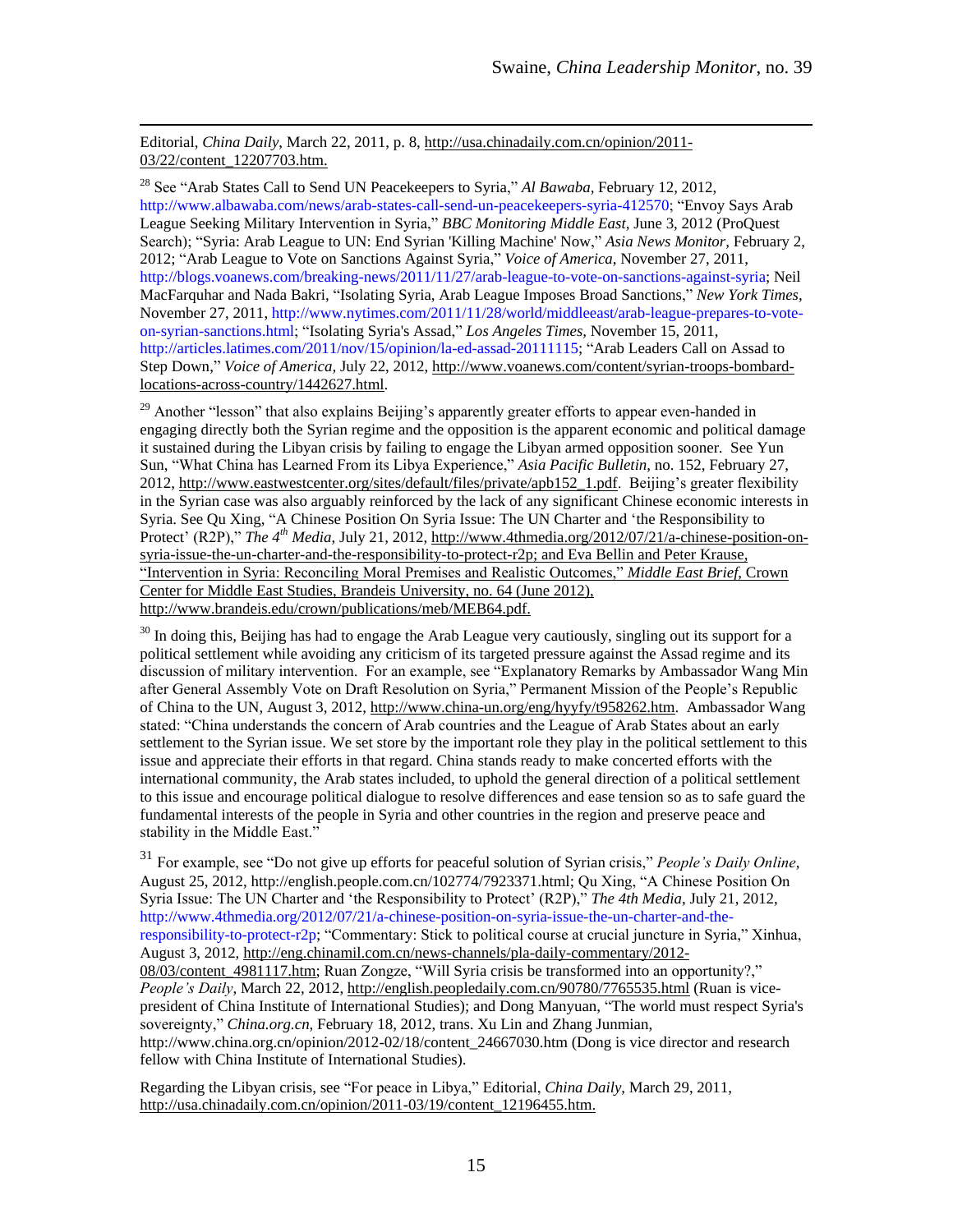<sup>32</sup> Qu Xing, "A Chinese Position On Syria Issue: The UN Charter and 'the Responsibility to Protect'  $(R2P)$ ," *The 4<sup>th</sup> Media*, July 21, 2012, [http://www.4thmedia.org/2012/07/21/a-chinese-position-on-syria](http://www.4thmedia.org/2012/07/21/a-chinese-position-on-syria-issue-the-un-charter-and-the-responsibility-to-protect-r2p/)[issue-the-un-charter-and-the-responsibility-to-protect-r2p.](http://www.4thmedia.org/2012/07/21/a-chinese-position-on-syria-issue-the-un-charter-and-the-responsibility-to-protect-r2p/)

 $\overline{a}$ 

<sup>33</sup> See, for example, "Concerns over air strikes," Editorial, *China Daily*, March 22, 2011, [http://usa.chinadaily.com.cn/opinion/2011-03/22/content\\_12207703.htm.](http://usa.chinadaily.com.cn/opinion/2011-03/22/content_12207703.htm) The editorial states: "Every time countries wield force to solve a crisis it constitutes an infringement of the United Nations Charter and the norms guarding international relations. It is also a deviation from the trend of our times, which increasingly opts for peace and development rather than conflict and confrontation." Also see Zhong Sheng, "Regime change should not be determined by external forces," People's Daily Online, July 18, 2012, [http://english.people.com.cn/90777/7879699.html;](http://english.people.com.cn/90777/7879699.html) and Zhong Sheng, "Why China vetoes UN draft resolution for Syria issue," People's Daily, February 8, 2012, http://english.peopledaily.com.cn/90780/7723539.html.

<sup>34</sup> Chinese economic interests in Libya included billions of dollars in investments involving dozens of PRC companies, with 36,000 Chinese laborers on the ground. Beijing has few commercial or personnel interests in Syria.

For information and commentary on the role that China's economic interests in Libya played in Beijing's decision-making, see the remarks of Shen Dingli and Shi Yinhong in Ananth Krishnan and Sandeep Dikshit, "India and China had similar considerations on Libya," *Hindu*, March 26, 2011, [http://www.thehindu.com/news/national/article1571829.ece?service=mobile;](http://www.thehindu.com/news/national/article1571829.ece?service=mobile) Steven Sotloff, "China's Libya Problem," *The Diplomat*, March 14, 2012, [http://thediplomat.com/china-power/china%E2%80%99s](http://thediplomat.com/china-power/china%E2%80%99s-libya-problem/)[libya-problem/;](http://thediplomat.com/china-power/china%E2%80%99s-libya-problem/) and "China starts talks with Libya on post-war business," Xinhua, February 7, 2012, [http://news.xinhuanet.com/english/china/2012-02/07/c\\_131396472.htm;](http://news.xinhuanet.com/english/china/2012-02/07/c_131396472.htm) Douglas H. Paal, "China: Mugged by Reality in Libya, Again," *Asia Pacific Brief*, Carnegie Endowment for International Peace, April 11, 2011, [http://www.carnegieendowment.org/2011/04/11/china-mugged-by-reality-in-libya-again/2h4;](http://www.carnegieendowment.org/2011/04/11/china-mugged-by-reality-in-libya-again/2h4) and Brian Spegele, "China Takes New Tack in Libya Vote," *Wall Street Journal*, March 20, 2011, [http://online.wsj.com/article/SB10001424052748703292304576212431833887422.html.](http://online.wsj.com/article/SB10001424052748703292304576212431833887422.html)

For information on China's economic position in Syria, see Richard Weitz, "With No Interests at Stake, China's Syria Stance Could Shift,‖ *World Politics Review*, June 15, 2012, [http://www.worldpoliticsreview.com/articles/12063/with-no-interests-at-stake-chinas-syria-stance-could](http://www.worldpoliticsreview.com/articles/12063/with-no-interests-at-stake-chinas-syria-stance-could-shift)[shift;](http://www.worldpoliticsreview.com/articles/12063/with-no-interests-at-stake-chinas-syria-stance-could-shift) and Yun Sun, "Syria: What China has Learned From its Libya Experience," *Asia Pacific Bulletin*, No.

152, February 27, 2012[, http://www.eastwestcenter.org/sites/default/files/private/apb152\\_1.pdf.](http://www.eastwestcenter.org/sites/default/files/private/apb152_1.pdf)

<sup>35</sup> On the role that Moscow's position may have played in shaping Beijing's calculations toward Libya, see references to Russia in Tang Zhichao, "How humanitarian is Western intervention in Libya?" trans. Wang Hanlu, *People's Daily*, March 22, 2011[, http://english.peopledaily.com.cn/98670/102055/7327885.html;](http://english.peopledaily.com.cn/98670/102055/7327885.html) ―No more abuse of force,‖ Editorial, *China Daily*, March 24, 2011, p. 8,

[http://usa.chinadaily.com.cn/opinion/2011-03/24/content\\_12220671.htm;](http://usa.chinadaily.com.cn/opinion/2011-03/24/content_12220671.htm) and Parameswaran Ponnudurai, ―Analysts Puzzle Over Libya Vote,‖ *Radio Free Asia*, March 24, 2011[, http://www.rfa.org/english/east](http://www.rfa.org/english/east-asia-beat/libya-03242011174307.html)[asia-beat/libya-03242011174307.html.](http://www.rfa.org/english/east-asia-beat/libya-03242011174307.html) 

Russia voted in favor of the UN Security Council resolution imposing sanctions on Qaddafi, abstained from the resolution authorizing a no-fly zone, and subsequently criticized the alleged over-reaching of the NATO-led intervention—all positions similar to those adopted by the PRC. See "President Medvedev Clarifies Russia's Position on Libya,‖ *Russkiy Mir Foundation Information Service*, March 22, 2011, [http://www.russkiymir.ru/russkiymir/en/news/common/news2747.html;](http://www.russkiymir.ru/russkiymir/en/news/common/news2747.html) and "A crack in the tandem?" Economist, March 23, 2011, [www.economist.com/blogs/easternapproaches/2011/03/russia\\_and\\_libya.](http://www.economist.com/blogs/easternapproaches/2011/03/russia_and_libya) (As noted above, something similar can be said for the Arab League—and also for other nations such as India—but Russia may have had a unique influence in providing China cover in its positions [and vice versa], since, like Beijing, Moscow has veto power as a permanent member of the UN Security Council.)

For the role of Russia in Beijing's approach to the Syrian crisis, see Dmitri Trenin, "Flexible relationship of cooperation," *China Daily*, June 6, 2012[, http://www.chinadaily.com.cn/opinion/2012-](http://www.chinadaily.com.cn/opinion/2012-06/06/content_15477099.htm) 06/06/content 15477099.htm and "Syria Could Unite Russia and China Against the U.S.," Bloomberg, June 7, 2012, [http://www.bloomberg.com/news/2012-06-07/syria-could-unite-russia-and-china-against-the-](http://www.bloomberg.com/news/2012-06-07/syria-could-unite-russia-and-china-against-the-u-s-.html)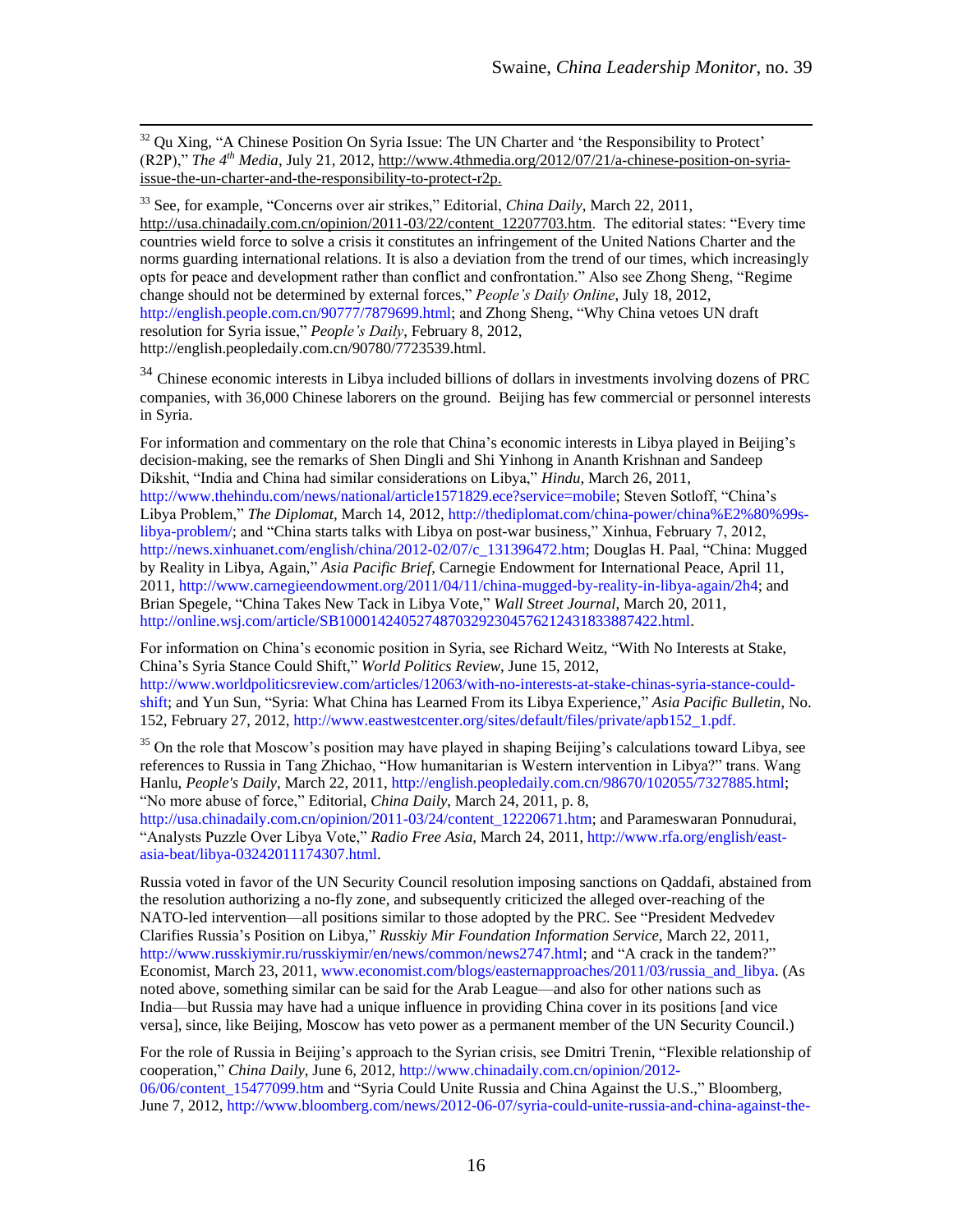[u-s-.html;](http://www.bloomberg.com/news/2012-06-07/syria-could-unite-russia-and-china-against-the-u-s-.html) "Growing friendship," *China Daily*, April 26, 2012, http://www.chinadaily.com.cn/opinion/2012-04/26/content 15144438.htm; and Wei Wei, "Why Westernbacked Syria draft resolution fails again," Xinhua, July 20, 2012, [http://news.xinhuanet.com/english/indepth/2012-07/20/c\\_131727785.htm.](http://news.xinhuanet.com/english/indepth/2012-07/20/c_131727785.htm)

<sup>36</sup> See "Assad inextricable part of peaceful transition," *Global Times*, July 13, 2012,

[http://english.people.com.cn/90777/7874238.html.](http://english.people.com.cn/90777/7874238.html) The article was compiled by *Global Times* reporter Gao Lei based on an interview with Wu Bingbing, deputy director of the Department of Arabic Language and Culture at Peking University. Also see "Annan's initiative for Syria," *China Daily*, July 11, 2012, [http://www.chinadaily.com.cn/opinion/2012-07/11/content\\_15567511.htm;](http://www.chinadaily.com.cn/opinion/2012-07/11/content_15567511.htm)

―West wrong on Chinese public's Syria view,‖ *Global Times*, July 23, 2012,

 $\overline{a}$ 

[http://english.people.com.cn/90883/7884012.html;](http://english.people.com.cn/90883/7884012.html) "UN carries on in Syria," *China Daily*, August 21, 2012, [http://www.chinadaily.com.cn/opinion/2012-08/21/content\\_15691779.htm;](http://www.chinadaily.com.cn/opinion/2012-08/21/content_15691779.htm) and Ding Ying, "Syria in the Eye of the Storm," *Beijing Review*, August 9, 2012, [http://www.bjreview.com.cn/special/2012-](http://www.bjreview.com.cn/special/2012-08/07/content_473723.htm) 08/07/content 473723.htm. This last article cites a variety of Chinese analysts critical of Western behavior toward the Syrian crisis, including one researcher who asserts that the U.S. and Europe were "inclined to oppose [Kofi Annan's] peace plan."

<sup>37</sup> "Obama's 'red line' warnings merely aimed to seek new pretext for Syria intervention," Xinhua, August 22, 2012, http://news.xinhuanet.com/english/world/2012-08/22/c 131800638.htm. The author adds: "That easily explains why both Iraq's Saddam Hussein and Libya's Muammar Qaddafi, who once worked closely with the United States, were later depicted as brutal dictators with the people's blood dipping through their fingers.‖ Also see Jin Liangxiang, ―Syria is neither Libya nor Yemen,‖ *China.org.cn*, April 5, 2012, [http://www.china.org.cn/opinion/2012-04/05/content\\_25069458.htm;](http://www.china.org.cn/opinion/2012-04/05/content_25069458.htm) Ruan Zongze, "Peace and stability in Syria," *China Daily*, March 1, 2012, [http://www.china.org.cn/opinion/2012-03/01/content\\_24770425.htm;](http://www.china.org.cn/opinion/2012-03/01/content_24770425.htm) and Jin Liangxiang, "Who is wrong on Syria?," *China.org.cn*, February 10, 2012,

[http://www.china.org.cn/opinion/2012-02/10/content\\_24604906.htm.](http://www.china.org.cn/opinion/2012-02/10/content_24604906.htm) The author states: "Non-Western scholars, and even a number of Western scholars, agree that the recent Western interventions in Afghanistan, Iraq and Libya stemmed more from geopolitical motives than genuine humanitarian concerns. These interventions have caused more humanitarian crises than the authoritarian regimes they sought to topple. It is certainly reasonable to place blame on these regimes, however, it is equally reasonable to blame the so-called humanitarian interventions."

<sup>38</sup> Zhang Zhouxiang, "Compromise possible in Syria," *China Daily*, February 28, 2012, [http://www.chinadaily.com.cn/opinion/2012-02/28/content\\_14707476.htm.](http://www.chinadaily.com.cn/opinion/2012-02/28/content_14707476.htm)

<sup>39</sup> For example, see Mu Xuequan, "News Analysis: Syrian crisis sees no foreseeable solution in near future," Xinhua, August 3, 2012, [http://news.xinhuanet.com/english/world/2012-08/03/c\\_123518547.htm;](http://news.xinhuanet.com/english/world/2012-08/03/c_123518547.htm) and Ding Ying, "Syria in the Eye of the Storm," *Beijing Review*, August 9, 2012, [http://www.bjreview.com.cn/special/2012-08/07/content\\_473723.htm.](http://www.bjreview.com.cn/special/2012-08/07/content_473723.htm)

<sup>40</sup> For an example of a particularly detailed analysis, see Ruan Zongze, "Responsible Protection: Building a Safer World," China Institute of International Studies, June 15, 2012, [http://www.ciis.org.cn/english/2012-](http://www.ciis.org.cn/english/2012-06/15/content_5090912.htm) [06/15/content\\_5090912.htm.](http://www.ciis.org.cn/english/2012-06/15/content_5090912.htm)

 $^{41}$  See "对叙利亚利比亚 中国为何策略不同 [Why China's Strategy toward Syria and Libya is Different]," *Feng Huang Wang* (*Phoenix Online*), February 7, 2012, [http://www.changjiangtimes.com/2012/02/371451.html.](http://www.changjiangtimes.com/2012/02/371451.html)

<sup>42</sup> Yin Gang, "Syria situation is a stalemate," *China Daily*, July 4, 2012, [http://www.chinadaily.com.cn/opinion/2012-07/04/content\\_15546948.htm.](http://www.chinadaily.com.cn/opinion/2012-07/04/content_15546948.htm)

<sup>43</sup> See the description of Yan Xuetong's views in Yu Bin, "China-Russia Relations: Succession, Syria ... and the Search for Putin's Soul," *Comparative Connections*, May 2012,

[http://csis.org/files/publication/1201qchina\\_russia.pdf.](http://csis.org/files/publication/1201qchina_russia.pdf) Yan Xuetong is an international relations scholar at Tsinghua University in Beijing. According to Yu Bin, Yan also suggested another rather cynical explanation, that "the longer the Syria issue continues, the further a war in Iran would be postponed, which